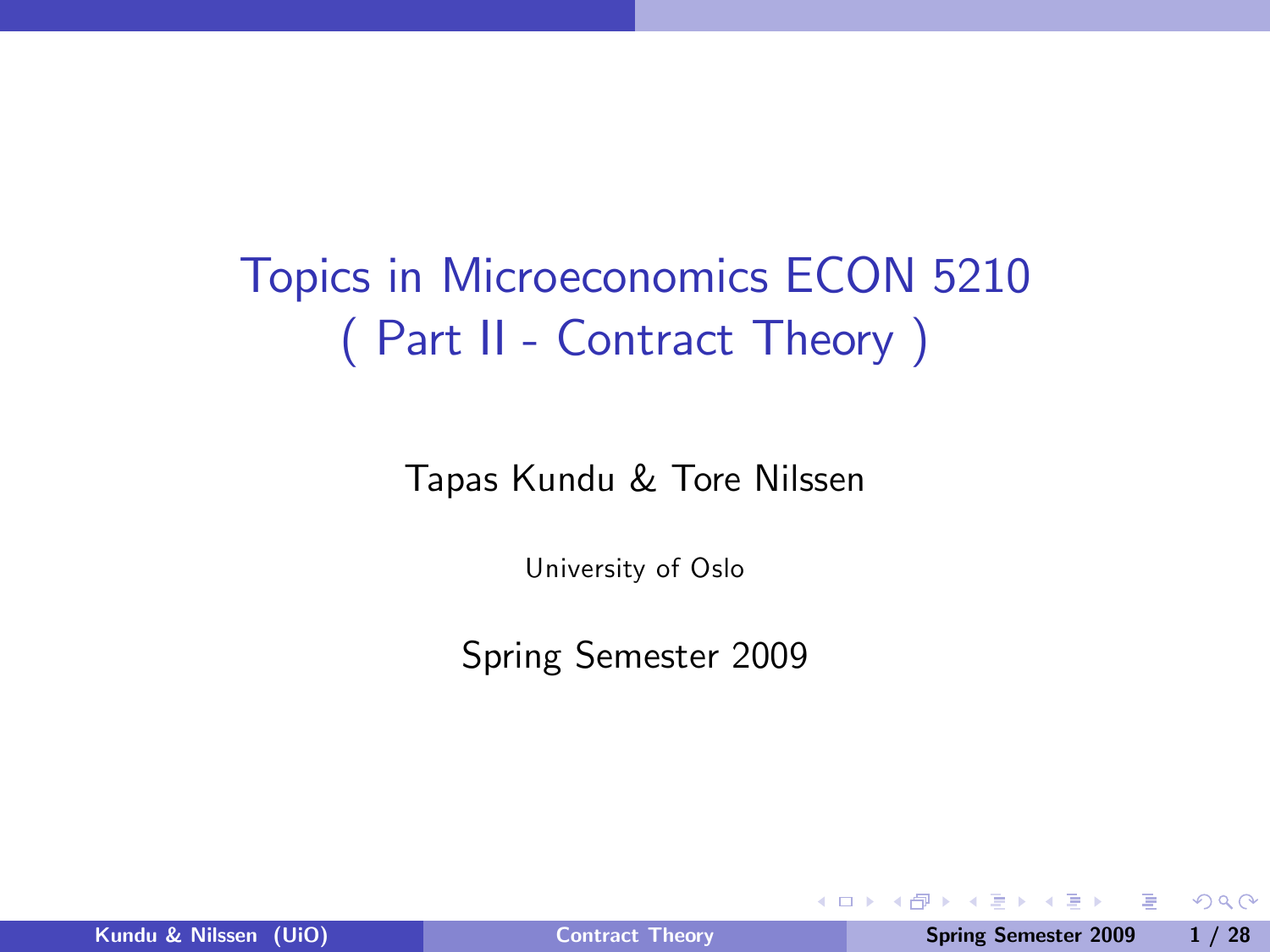- Strategic interaction between privately informed agents
	- Inadequacy of general equilibrium set up

4 0 8

重

× ia ≅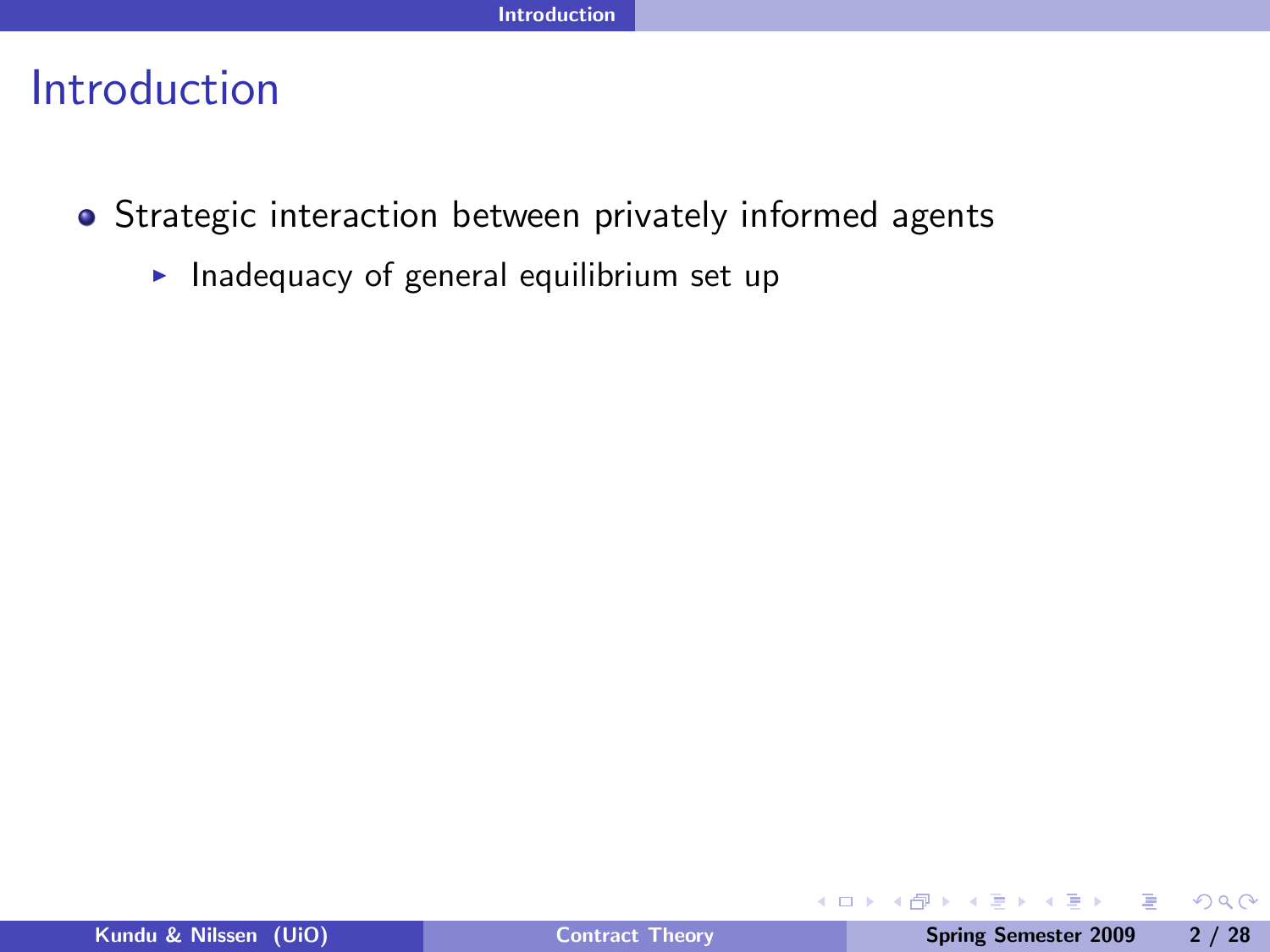- Strategic interaction between privately informed agents
	- $\blacktriangleright$  Inadequacy of general equilibrium set up
- **•** Private information on
	- $\triangleright$  on what the agent does (hidden actions)
	- $\triangleright$  on who the agent is (hidden information)

4日)

 $\Omega$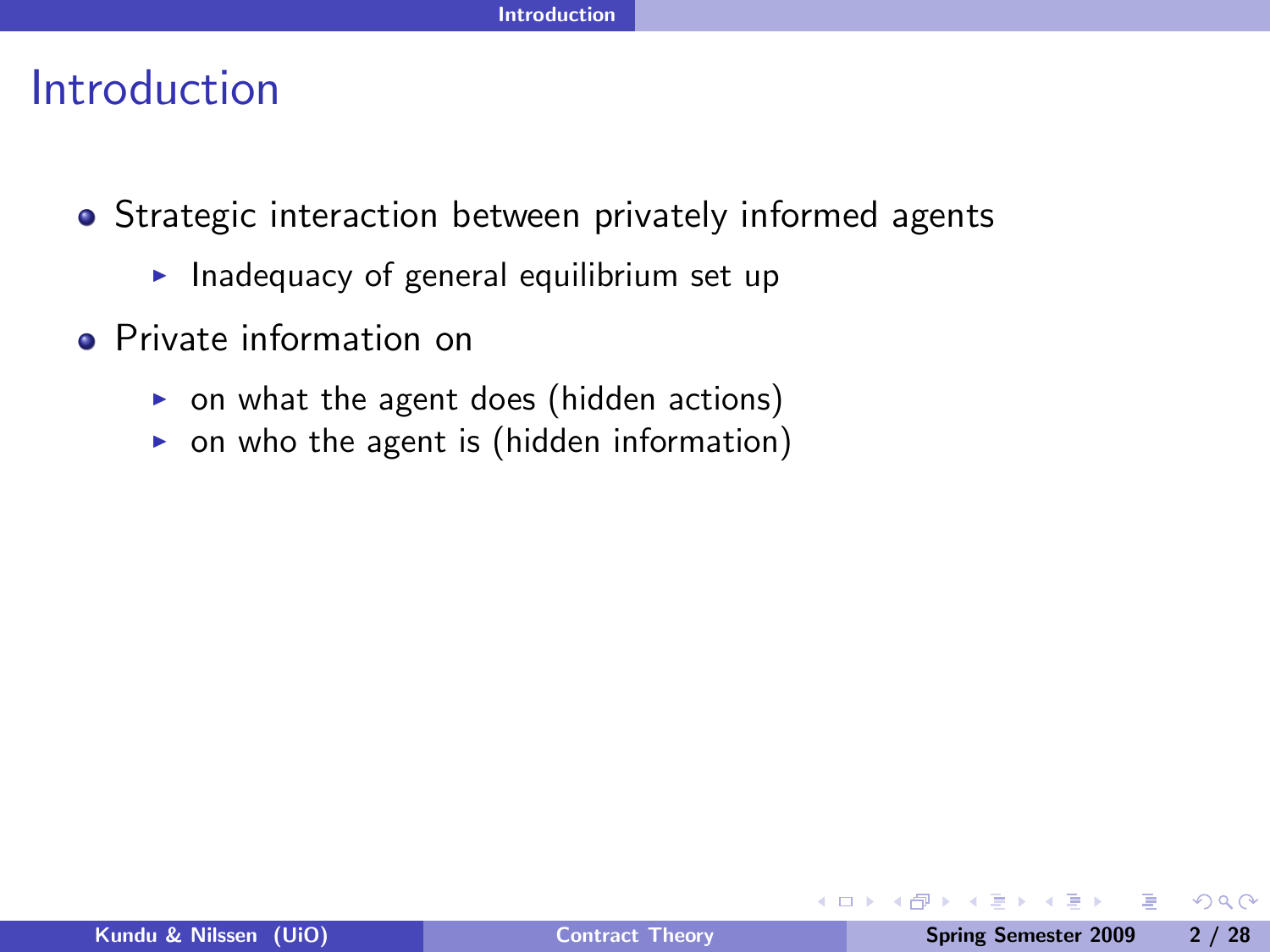- Strategic interaction between privately informed agents
	- $\blacktriangleright$  Inadequacy of general equilibrium set up
- **•** Private information on
	- $\triangleright$  on what the agent does (hidden actions)
	- $\triangleright$  on who the agent is (hidden information)
- Information and sequence of actions
	- $\triangleright$  Adverse Selection models :
		- $\star$  Screening The un-informed party (UP), who is imperfectly informed about the informed party  $(IP)$ , moves first
		- $\star$  Signaling Same informational situation as before, but IP moves first
	- $\triangleright$  Moral Hazard models : UP, who is imperfectly informed about IP's action, moves first

**Single Street** 

ാം

 $4.33 \times 1.33 \times$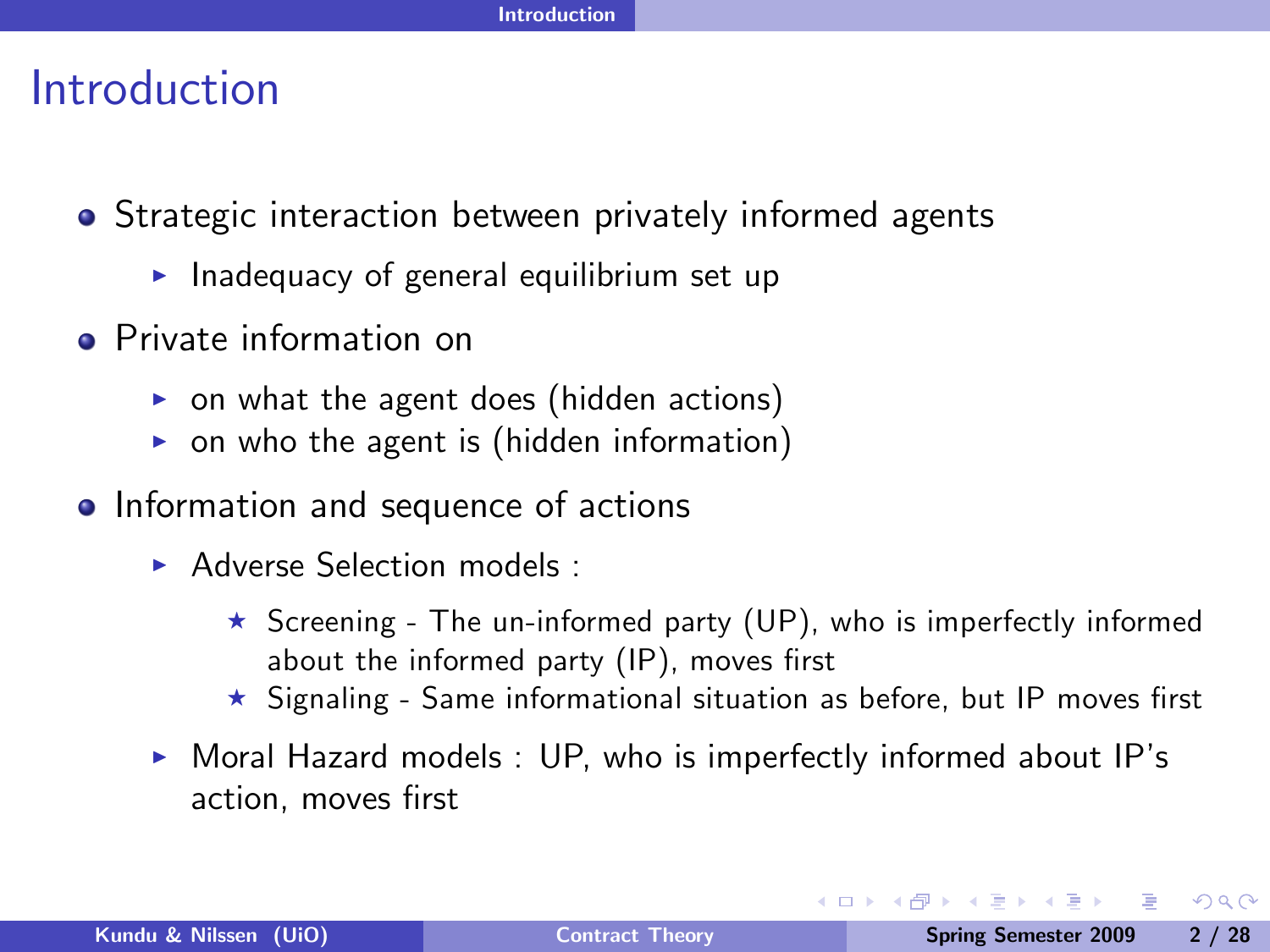Overview of the course

- Bilateral contracting with private information (class  $1 \& 2$ )
	- **Adverse selection**
	- $M$ oral hazard
	- $\blacktriangleright$  Multidimensional informational problems
- Contracting under multilateral asymmetry (class 3)
- Repeated Contracting (class 4 & 5)
	- $\triangleright$  Dynamic moral hazard, Dynamic adverse selection
- Incomplete contracts (class 6)

 $4.17 \times$ 

 $\Omega$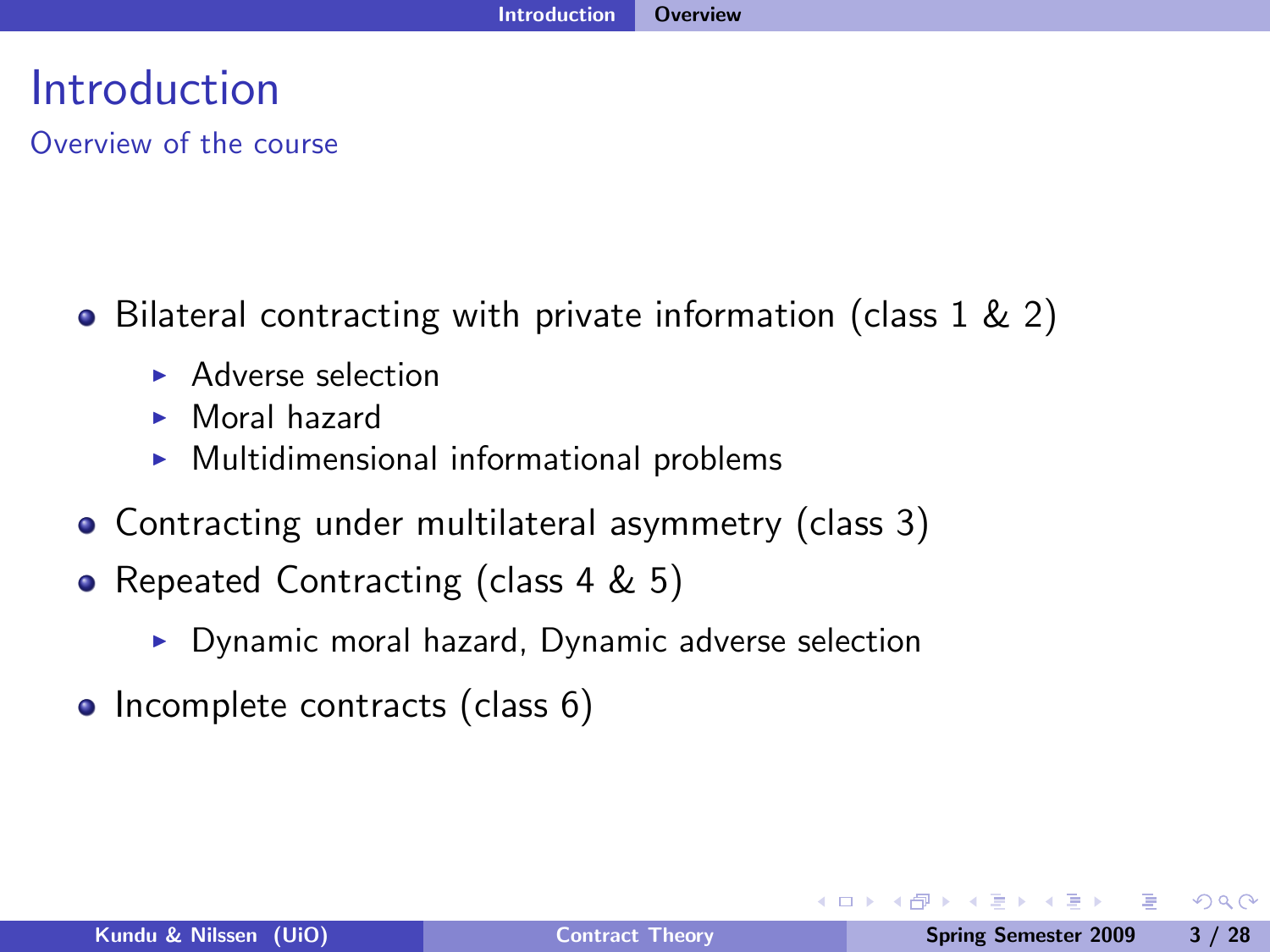## Adverse Selection

Bilateral setting with discrete types

- $\bullet$  B buys a good from S
- *B* gets  $\theta v (q) T$

\n- S gets 
$$
\pi = T - cq
$$
\n- Assume  $\theta = \begin{cases} \theta_H & \text{with probability } 1 - \beta \\ \theta_L & \text{with probability } \beta \end{cases}$
\n

• Assume that S sets the terms of contract; B has reservation utility  $\overline{u}$ .

4 0 8

 $\Omega$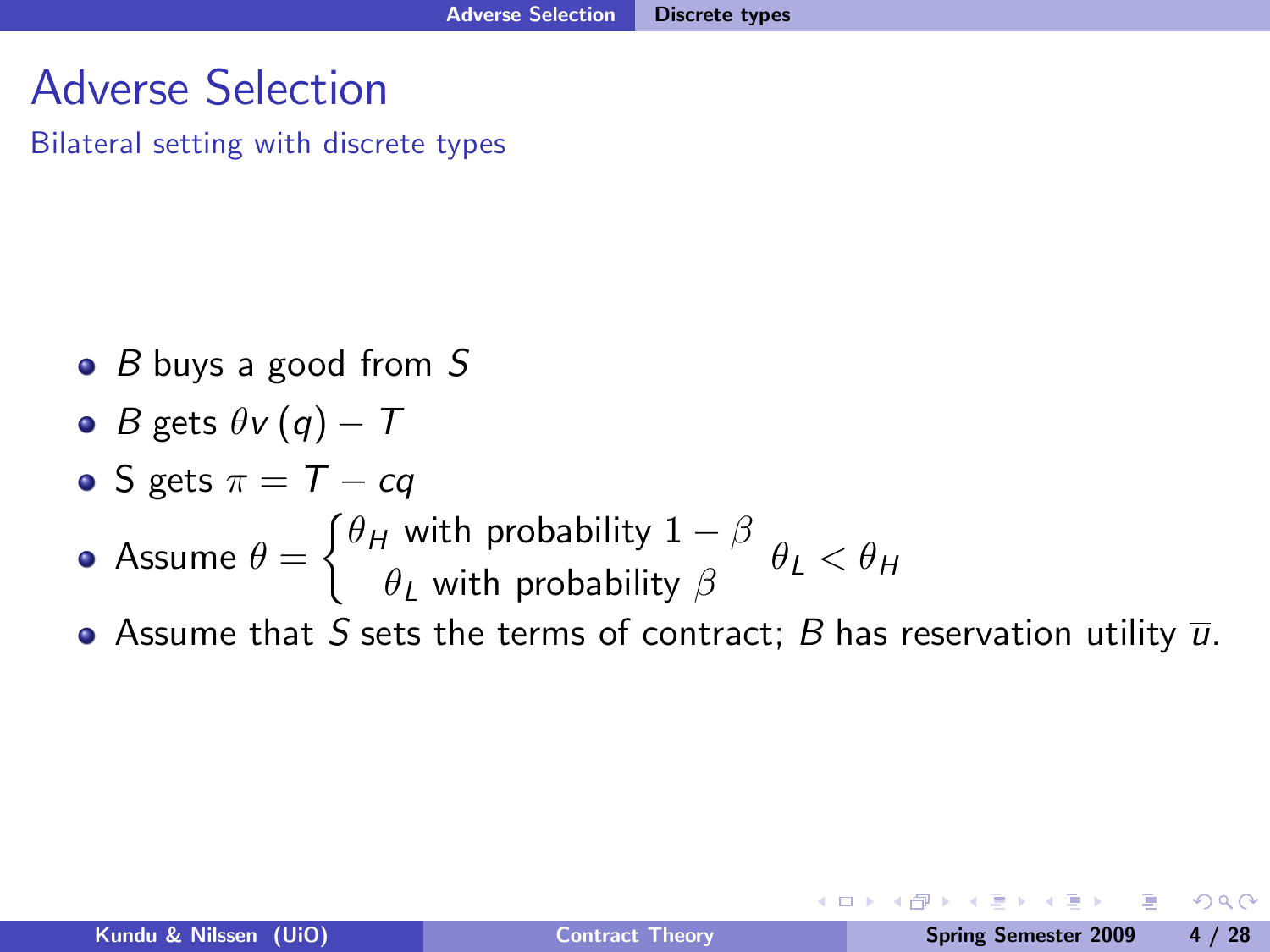First-best Outcome

S knows B's type S solves  $\max_{\mathcal{T}_i, q_i} \mathcal{T}_i - c q_i$ subject to  $\theta_i v (q_i) - T_i \ge \overline{u}$  (IR)

- B

 $QQ$ 

医氯化亚氯

**← ロ ▶ → イ 冊**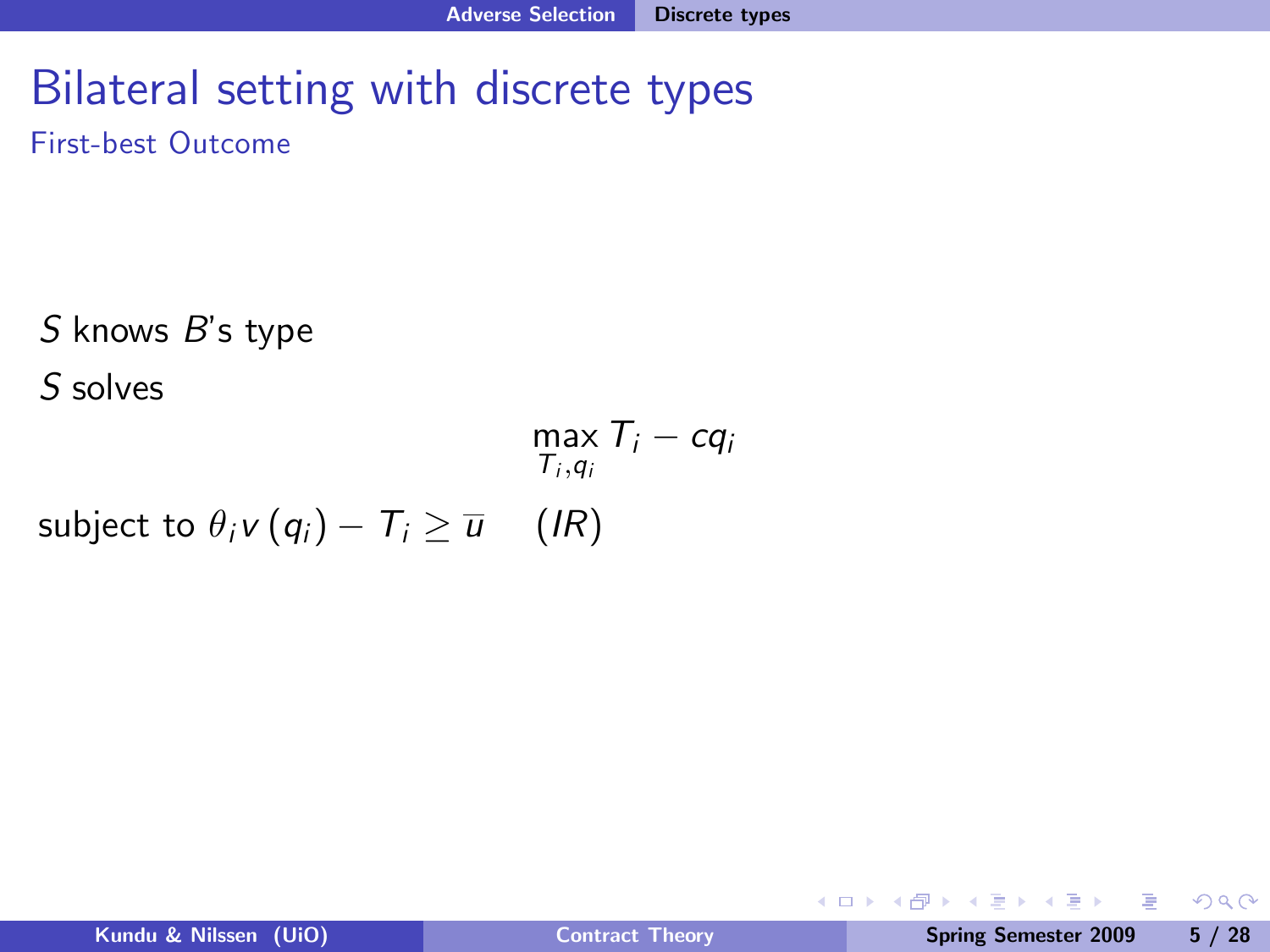First-best Outcome

S knows B's type

S solves

$$
\max_{T_i, q_i} T_i - cq_i
$$
\nsubject to  $\theta_i v(q_i) - T_i \ge \overline{u}$  (IR)

B receives reservation utility  $\rightarrow \theta_i v (q_i) - T_i = \overline{u}$ 

- 3

**← ロ ▶ → イ 冊** 

 $OQ$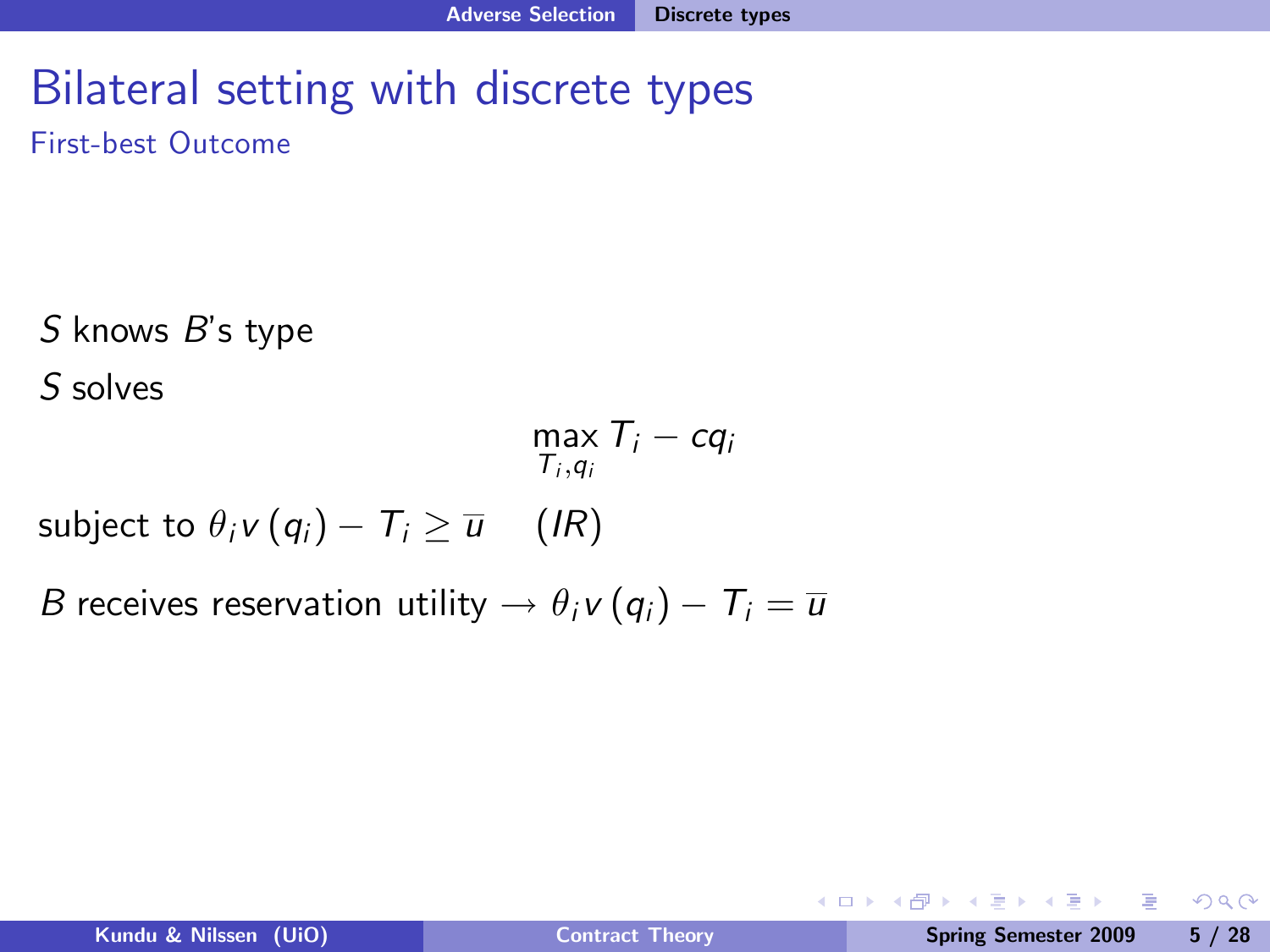First-best Outcome

S knows B's type

S solves

$$
\max_{T_i,q_i} T_i - cq_i
$$

subject to  $\theta_i v (q_i) - T_i > \overline{u}$  (IR)

B receives reservation utility  $\rightarrow \theta_i v (q_i) - T_i = \overline{u}$ 

Optimal  $q_i$  solves  $\theta_i v'(q_i) = c$ .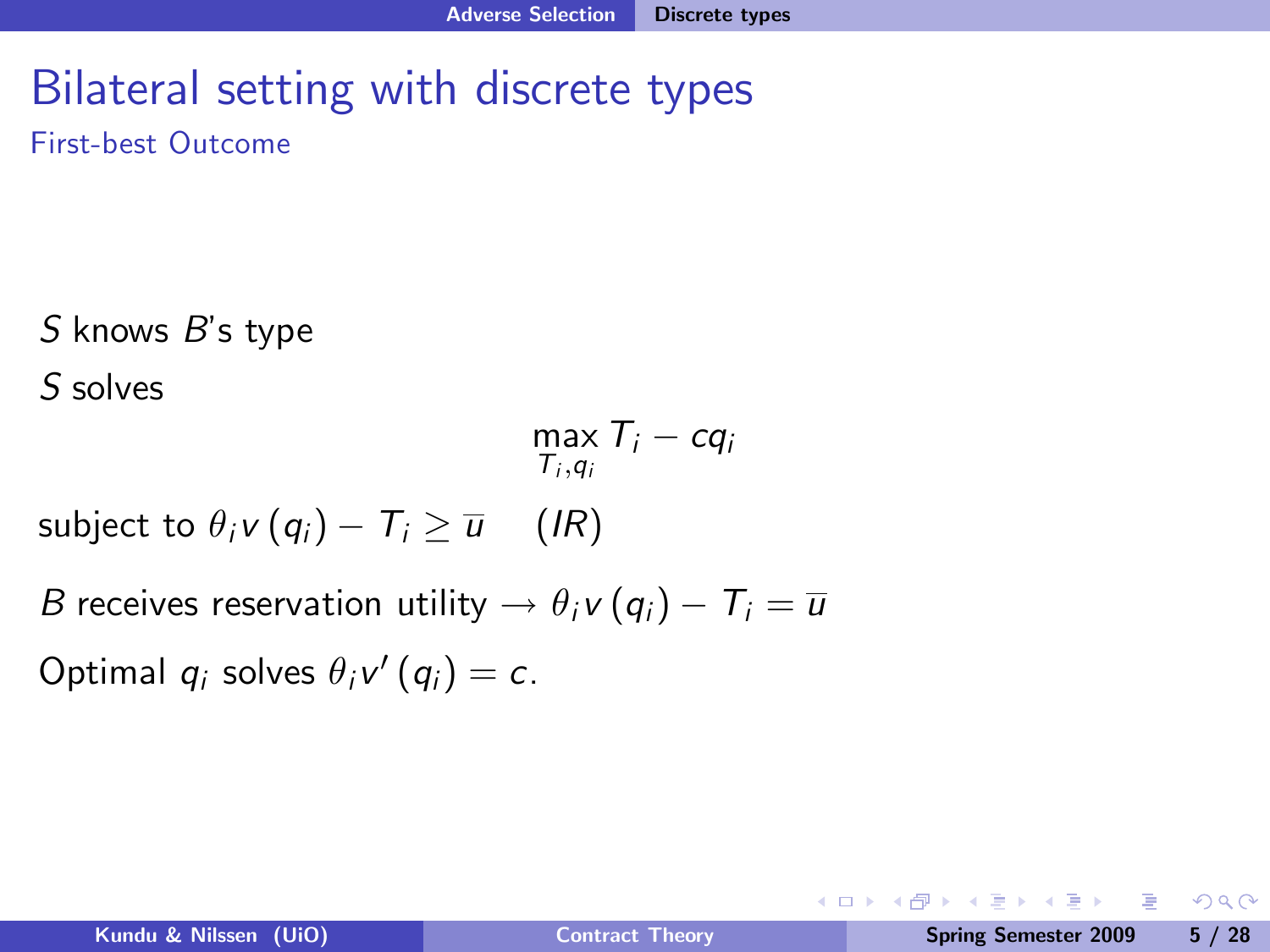Second-best Outcome: Non linear pricing

S cannot observe B's type, so S has to offer a set of choices  $T(q)$ , independent of  $B$ 's type

The optimization problem

$$
\max_{T_i,q_i}\beta\left[T\left(q_L\right)-cq_L\right]+\left(1-\beta\right)\left[T\left(q_H\right)-cq_H\right]
$$

subject to

$$
\theta_i v(q_i) - T_i > 0 \quad (IR)
$$

4 0 8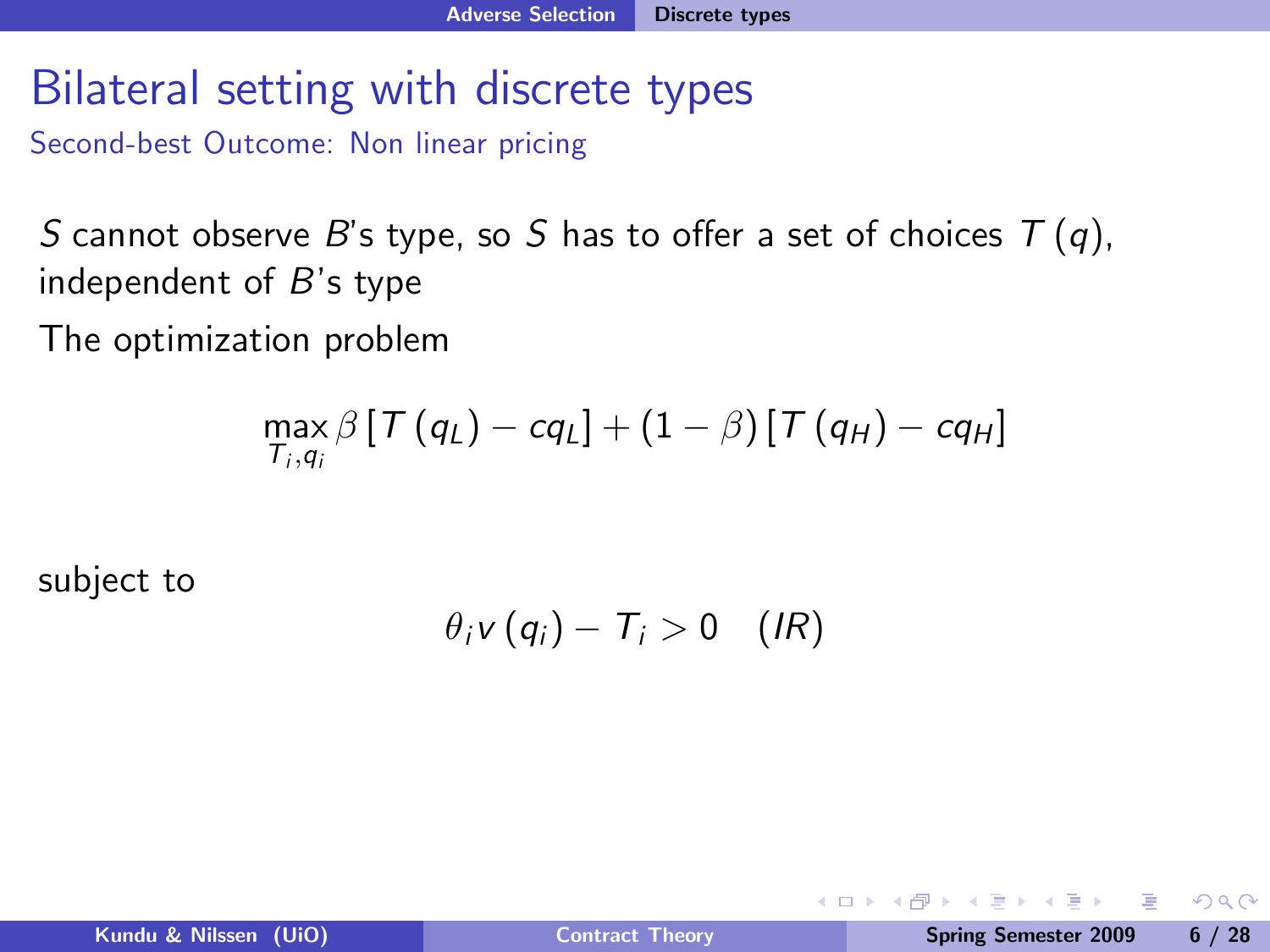Second-best Outcome: Non linear pricing

S cannot observe B's type, so S has to offer a set of choices  $T(q)$ , independent of  $B$ 's type

The optimization problem

$$
\max_{T_i,q_i}\beta\left[T\left(q_L\right)-cq_L\right]+\left(1-\beta\right)\left[T\left(q_H\right)-cq_H\right]
$$

subject to

$$
\theta_i v(q_i) - T_i > 0 \quad (IR)
$$

and

$$
q_i = \arg\max_{q} \theta_i v(q) - T(q)
$$

4 0 8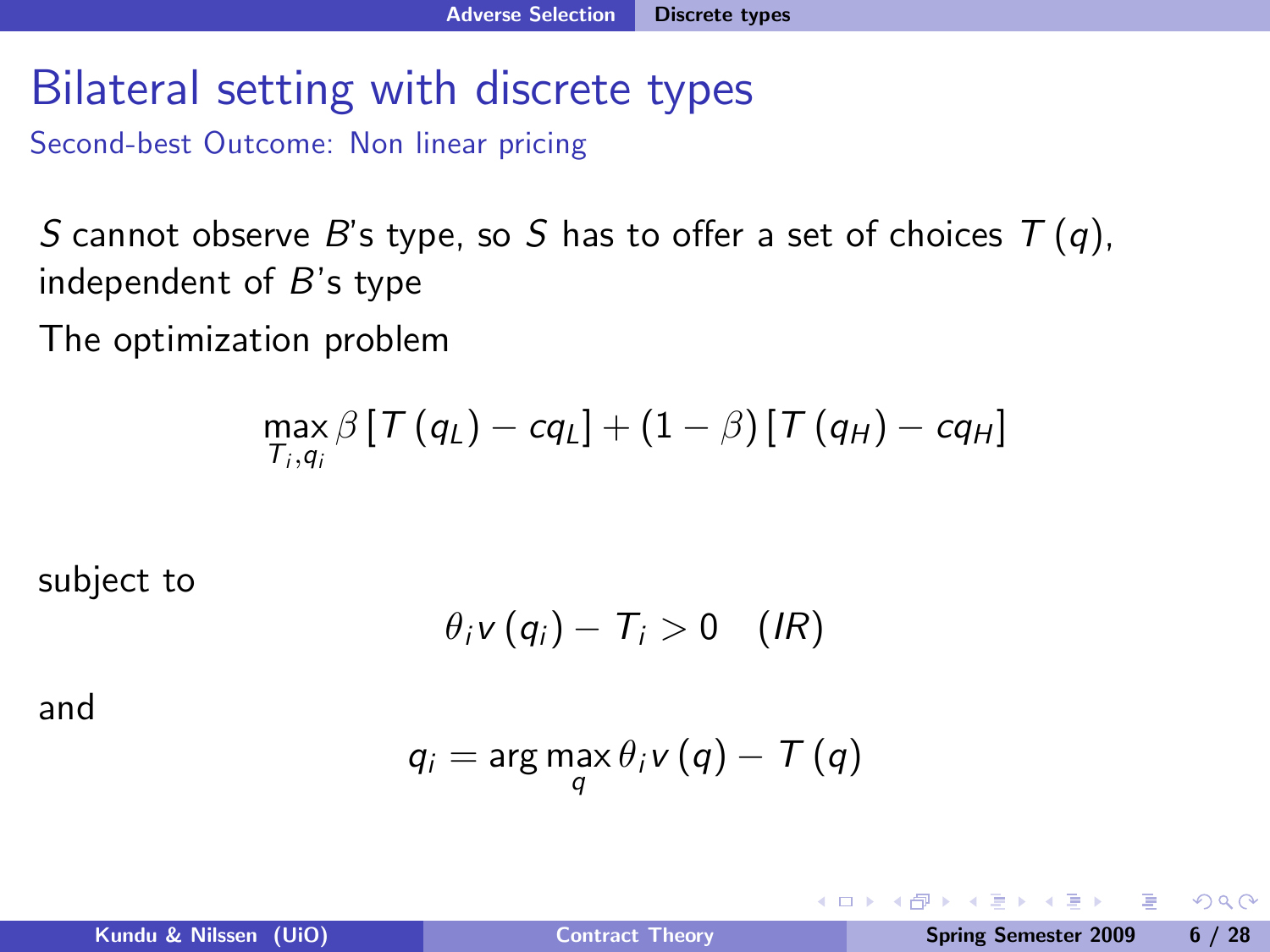## Revelation Principle

Without loss of generality, can restrict ourselves to the pair of optimal choices made by two types of buyers  $\{[T(q_L), q_L], [T(q_H), q_H]\}$ However, they have to be incentive compatible.

$$
\theta_{H}v(q_{H}) - T(q_{H}) \geq \theta_{H}v(q_{L}) - T(q_{L})
$$
  
\nand  
\n
$$
\theta_{L}v(q_{L}) - T(q_{L}) \geq \theta_{L}v(q_{H}) - T(q_{H})
$$

4 0 8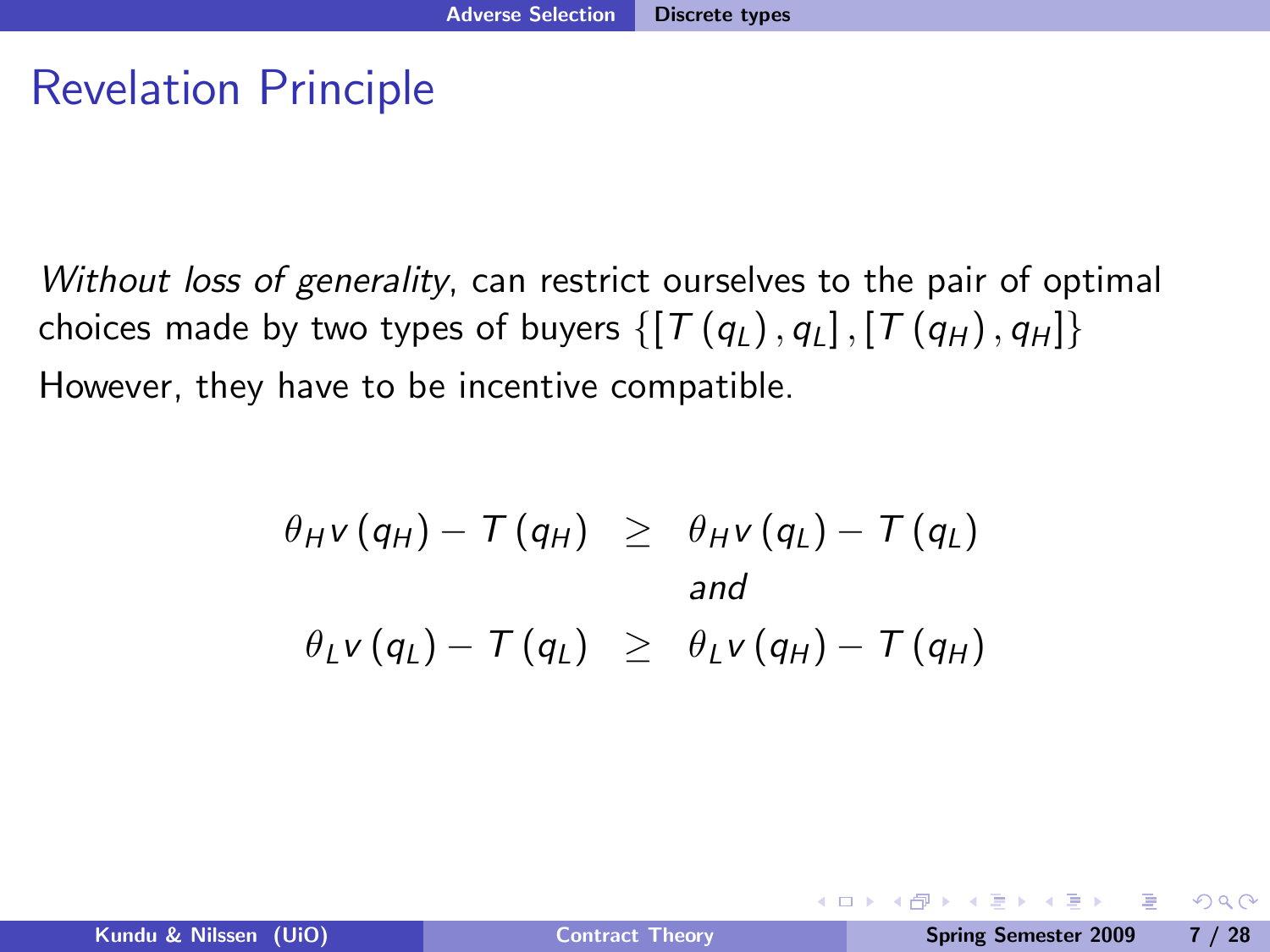### The optimization problem

$$
\max_{T_i,q_i}\beta\left[\mathcal{T}\left(q_L\right)-cq_L\right]+\left(1-\beta\right)\left[\mathcal{T}\left(q_H\right)-cq_H\right]
$$

subject to  
\n
$$
IRL: \theta_L v(q_L) - T_L \ge 0
$$
\n
$$
IRH: \theta_H v(q_H) - T_H \ge 0
$$
\n
$$
ICL: \theta_L v(q_L) - T(q_L) \ge \theta_L v(q_H) - T(q_H)
$$
\n
$$
ICH: \theta_H v(q_H) - T(q_H) \ge \theta_H v(q_L) - T(q_L)
$$

 $\equiv$ 

 $299$ 

 $\mathcal{A} \ \overline{\mathcal{B}} \ \rightarrow \ \ \mathcal{A} \ \overline{\mathcal{B}} \ \rightarrow$ 

**◆ロト ◆伊ト**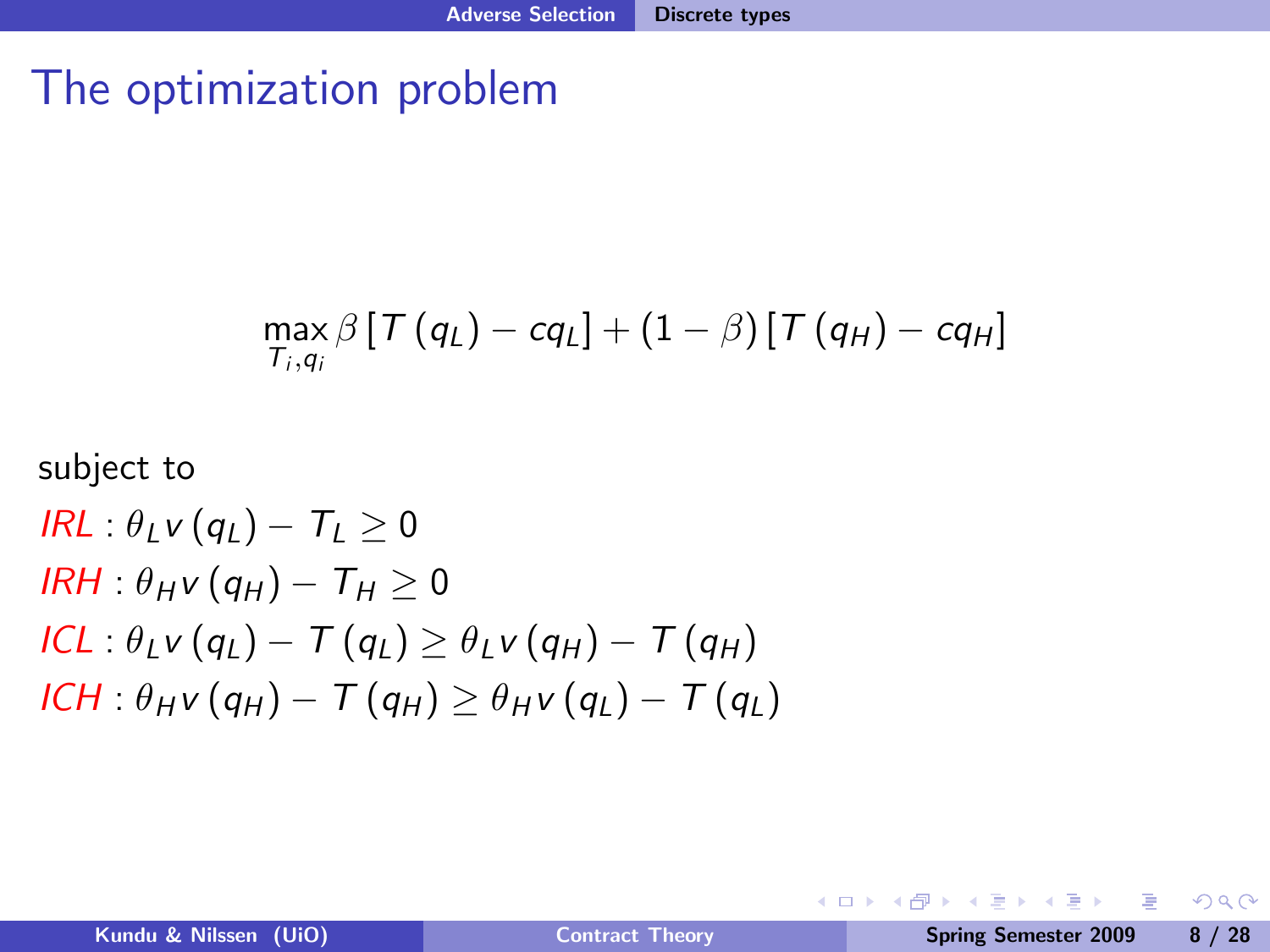$\bullet$  IRL is binding

If not, increase  $T(q_L)$  and  $T(q_H)$  by the same amount  $\theta_{H} v (q_{H}) - T (q_{H}) > \theta_{H} v (q_{L}) - T (q_{L}) > \theta_{L} v (q_{L}) - T (q_{L})$ 

**← ロ ▶ → イ 冊** 

 $ORO$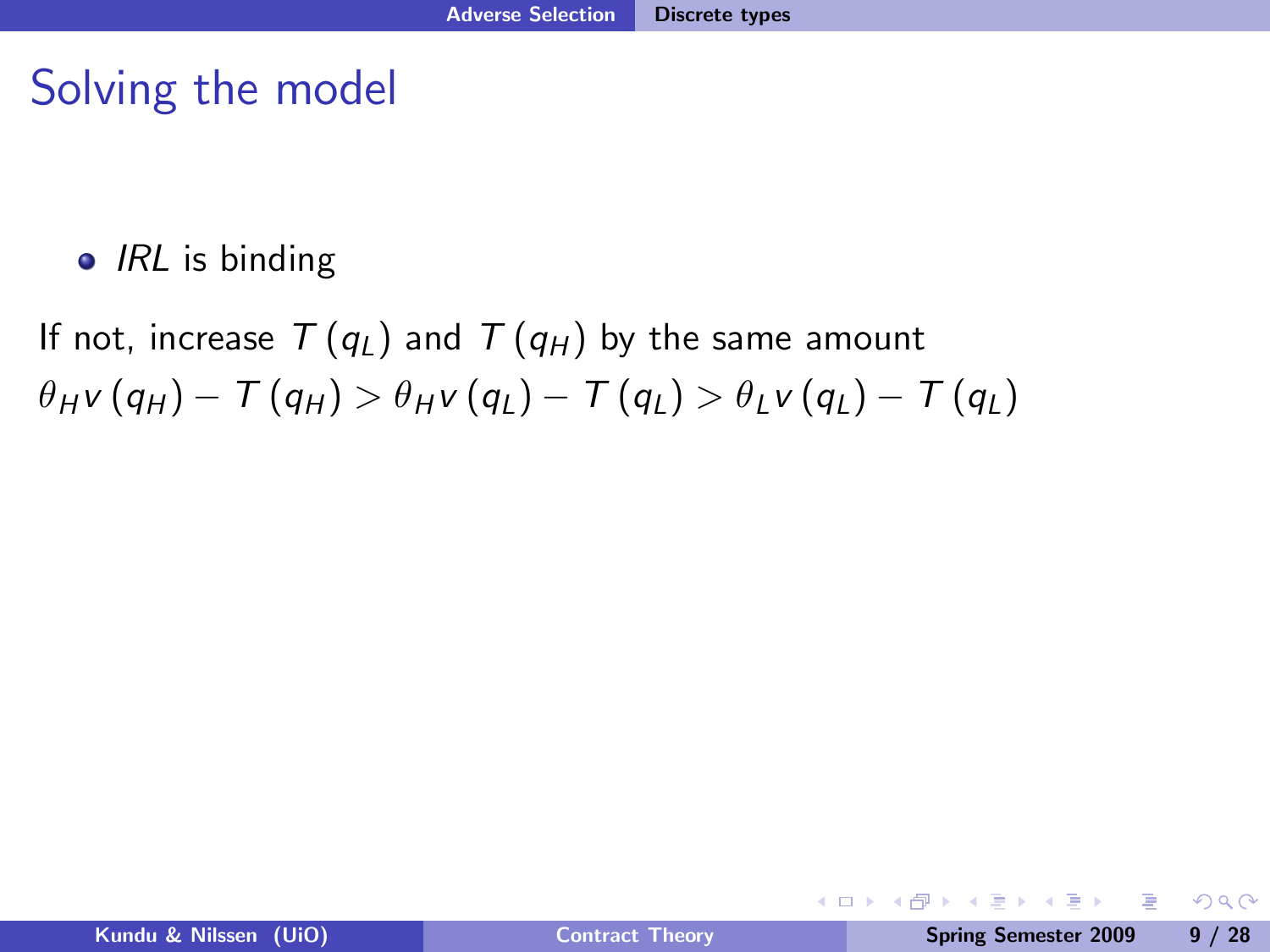$\bullet$  IRL is binding

If not, increase  $T(q_L)$  and  $T(q_H)$  by the same amount  $\theta_{H} v (q_{H}) - T (q_{H}) > \theta_{H} v (q_{L}) - T (q_{L}) > \theta_{L} v (q_{L}) - T (q_{L})$  $\bullet$  ICH is binding

If not, increase  $T(q_H)$  $\theta_{H} v (q_{H}) - T (q_{H}) > \theta_{H} v (q_{L}) - T (q_{L}) > \theta_{L} v (q_{L}) - T (q_{L}) = 0$ 

**←ロ ▶ ← ← 冊 ▶**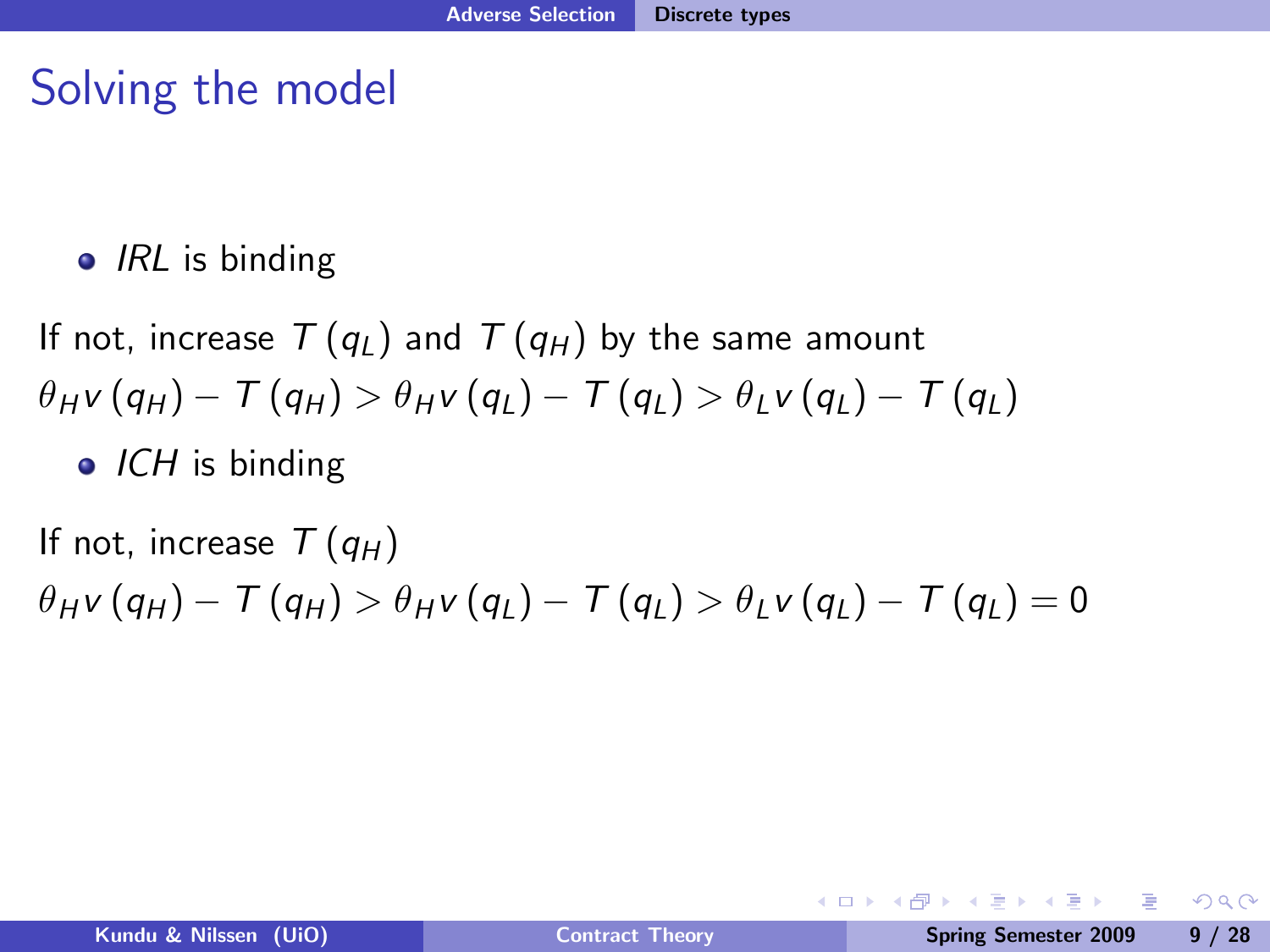$\bullet$  IRL is binding

If not, increase  $T(q_L)$  and  $T(q_H)$  by the same amount  $\theta_{H} v (q_{H}) - T (q_{H}) > \theta_{H} v (q_{L}) - T (q_{L}) > \theta_{L} v (q_{L}) - T (q_{L})$  $\bullet$  ICH is binding

If not, increase  $T(q_H)$  $\theta_{H} v (q_{H}) - T (q_{H}) > \theta_{H} v (q_{L}) - T (q_{L}) > \theta_{L} v (q_{L}) - T (q_{L}) = 0$ 

- $q_H > q_I$  (add ICs)
- ICL and IRH can be ignored.(ICH +  $\{q_H > q_L\} \rightarrow ICL$ )

KED KAD KED KED E LAGA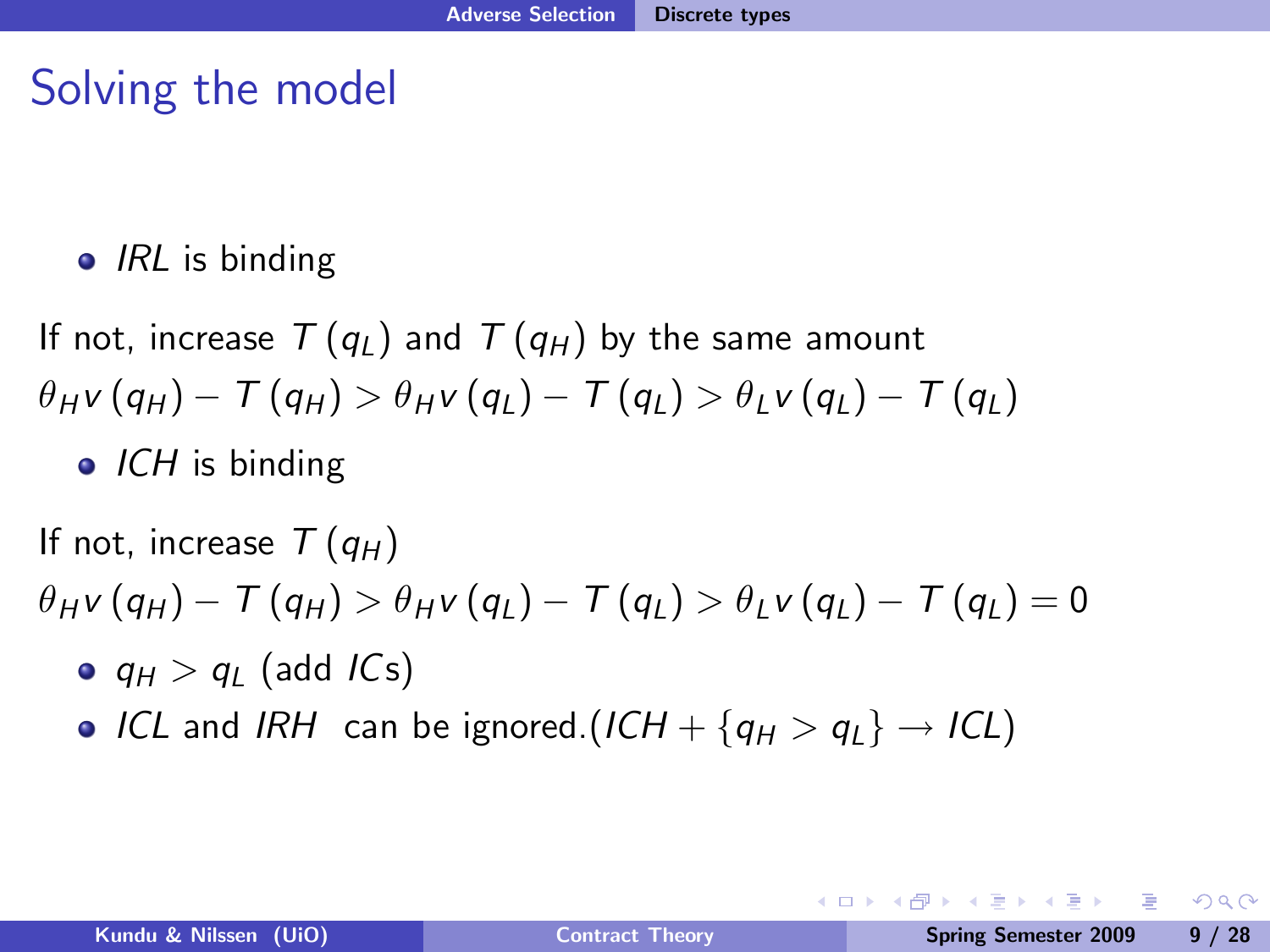$$
\max_{q_H, q_L} \beta \left[ \left( \theta_L v \left( q_L \right) - c q_L \right) - \frac{1-\beta}{\beta} \left( \theta_H - \theta_L \right) v \left( q_L \right) \right] + \left( 1 - \beta \right) \left[ \theta_H v \left( q_H \right) - c q_H \right]
$$
\n
$$
\theta_H v' \left( q_H \right) = c
$$

$$
\theta_L v'(q_L) = \tfrac{c}{1-\left(\frac{1-\beta}{\beta}\frac{\theta_H-\theta_L}{\theta_L}\right)} > c
$$

If S increases  $q_L$ , it makes the  $[T(q_L), q_L]$  package more alluring to type H. To prevent type H from choosing  $[T(q_L), q_L]$ , he must therefore reduces  $T(q_H)$ 

Positive surplus for type H

 $200$ 

→ (重)→ → 重)→ 一重

**← ロ ▶ → イ 冊**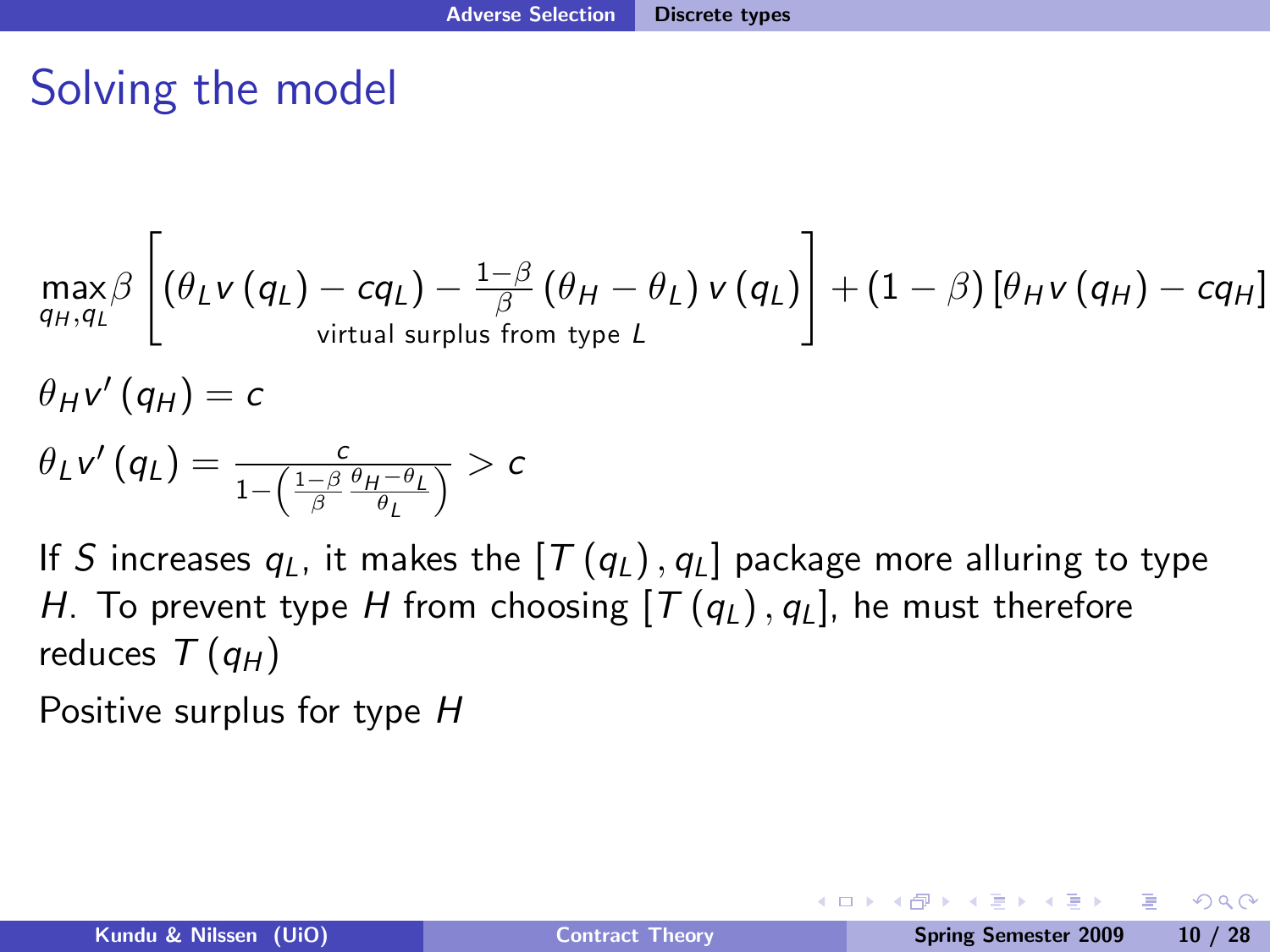#### Optimal allocation

#### • Every type but the highest gets sub-efficient allocation

重

 $2990$ 

 $\mathbf{A} \equiv \mathbf{A} \quad \mathbf{A} \equiv \mathbf{A}$ 

**← ロ ▶ → イ 冊**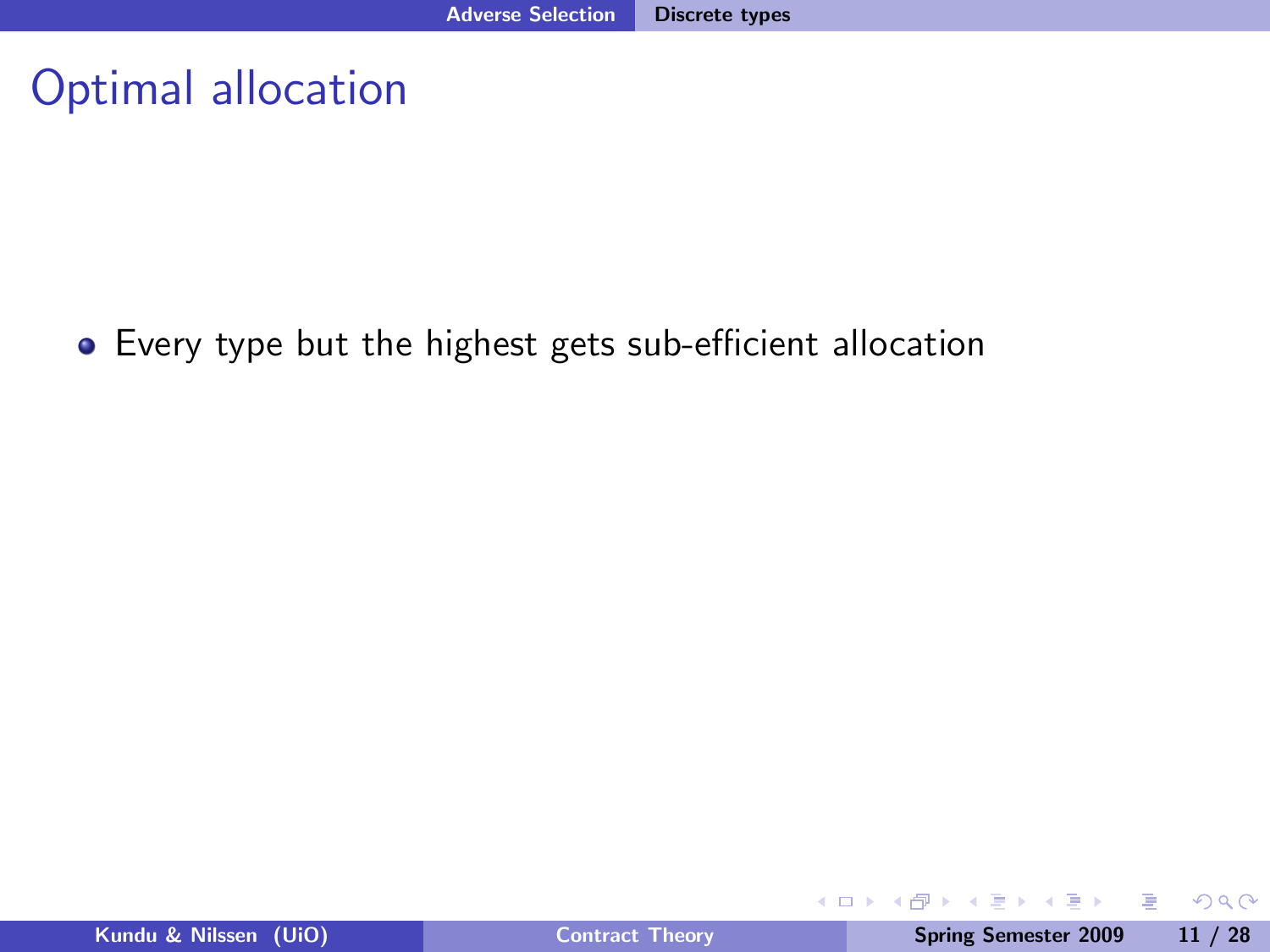#### Optimal allocation

- Every type but the highest gets sub-efficient allocation
- Every type but the lowest receives a positive informational rent. An agent of type H gets an informational rent as he can always pretend his type as L

4 0 8

 $\Omega$ 

ミドマミド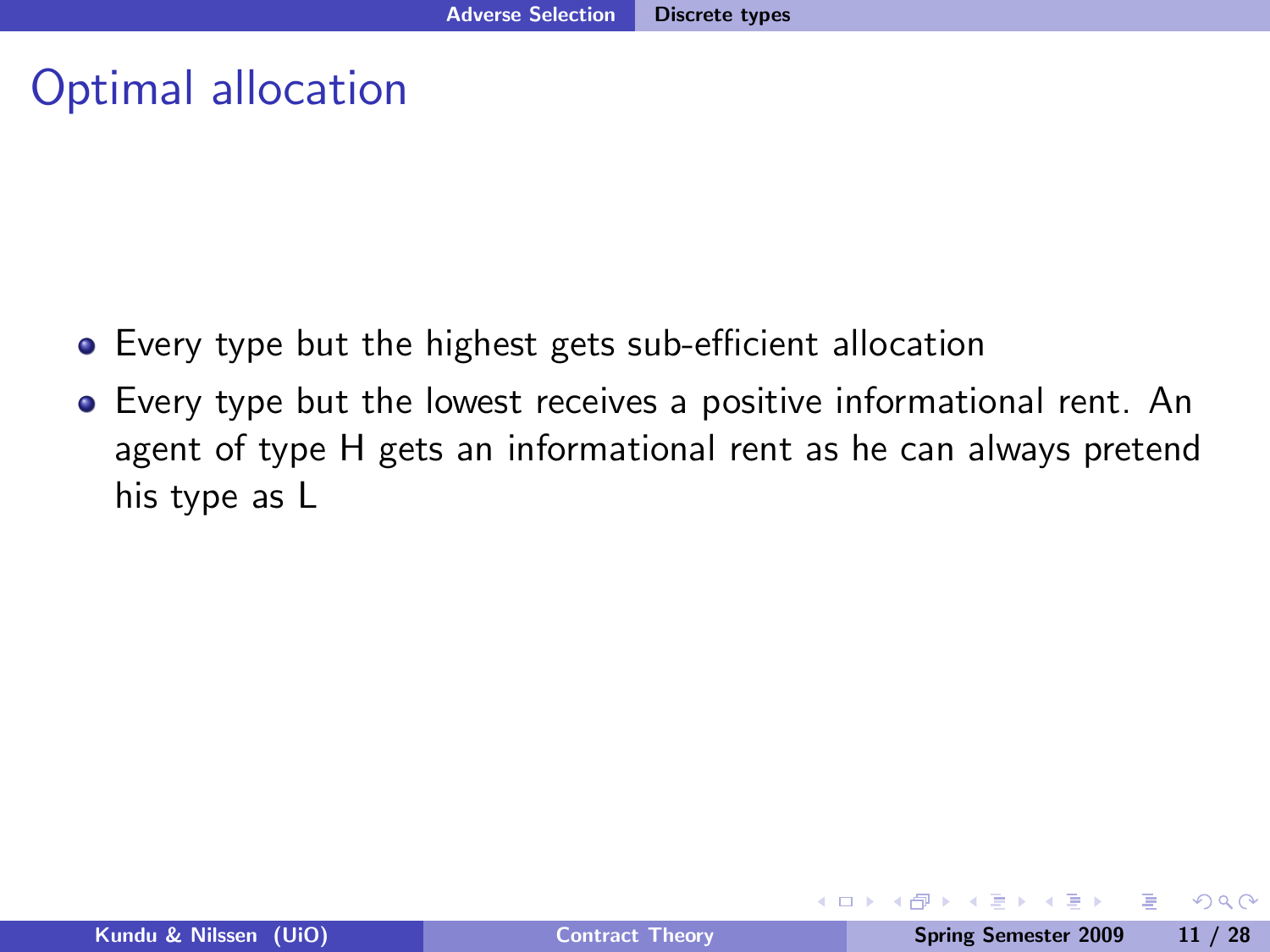#### Optimal allocation

- Every type but the highest gets sub-efficient allocation
- Every type but the lowest receives a positive informational rent. An agent of type H gets an informational rent as he can always pretend his type as L
- Every type but the lowest is indifferent between his contract and that of immediately lower type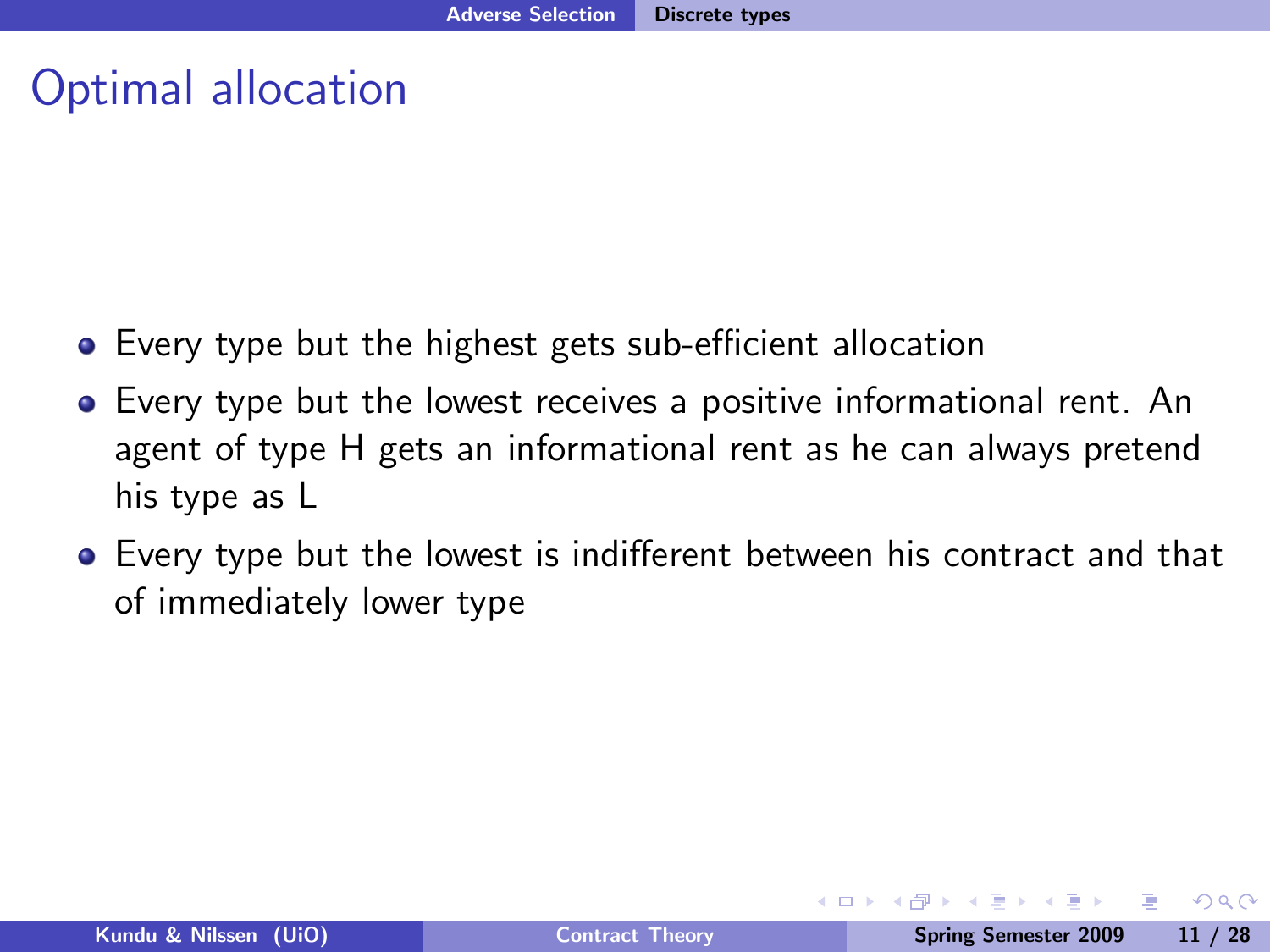## Application

- $\bullet$  Credit market: A bank facing borrowers with different risk profile (Stiglitz and Weiss 81)
- **•** Insurance market: An insurer providing insurance for agents with different levels of risk (Stiglitz 77)
- Trade off between allocative efficiency and redistributive taxation (Mirrless 86)
- $\bullet$  Regulating a natural monopolist(Baron and Myerson 82, Laffont and Tirole 86)

 $\Omega$ 

**A BAK A BA** 

**◆ ロ ▶ → 何**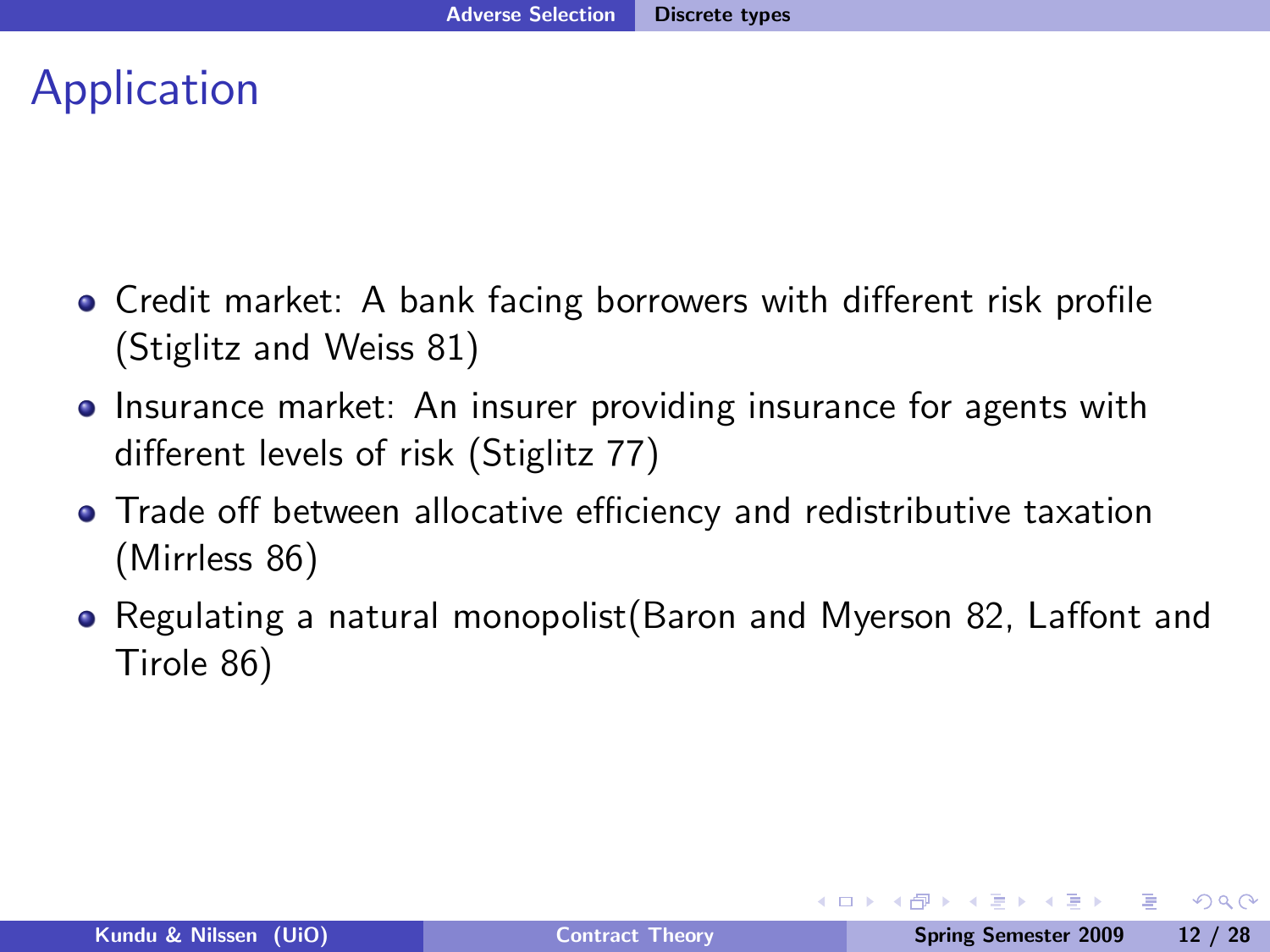#### Regulating a natural monopolist - Laffont Tirole 82

Think about an indivisible project run by a firm for the government.

Firm's cost 
$$
c = \theta - e
$$
; c is observable, but not  $\theta$  or e  
costly effort  $\psi(e) = \frac{e^2}{2}$ 

Given a subsidy of amount s, the firm gets  $s - c - \psi(e)$ 

Government wants to have the project done at minimum cost

**First best:** If it had known  $\theta$ ,  $e = \theta - c$  will be observable. Then the government can reimburse the effort cost  $(s = \psi(e))$ , and asks the firm to produce effort  $e^*$  that minimizes total cost

$$
e^* = \arg\max_e s + c = \arg\max_e \theta - e + \psi(e)
$$
  
\n
$$
\Rightarrow \psi'(e^*) = 1
$$

Effort level is independent of type, but actual cost is higher for inefficient type. イロン イ母ン イヨン イヨン  $\eta$ an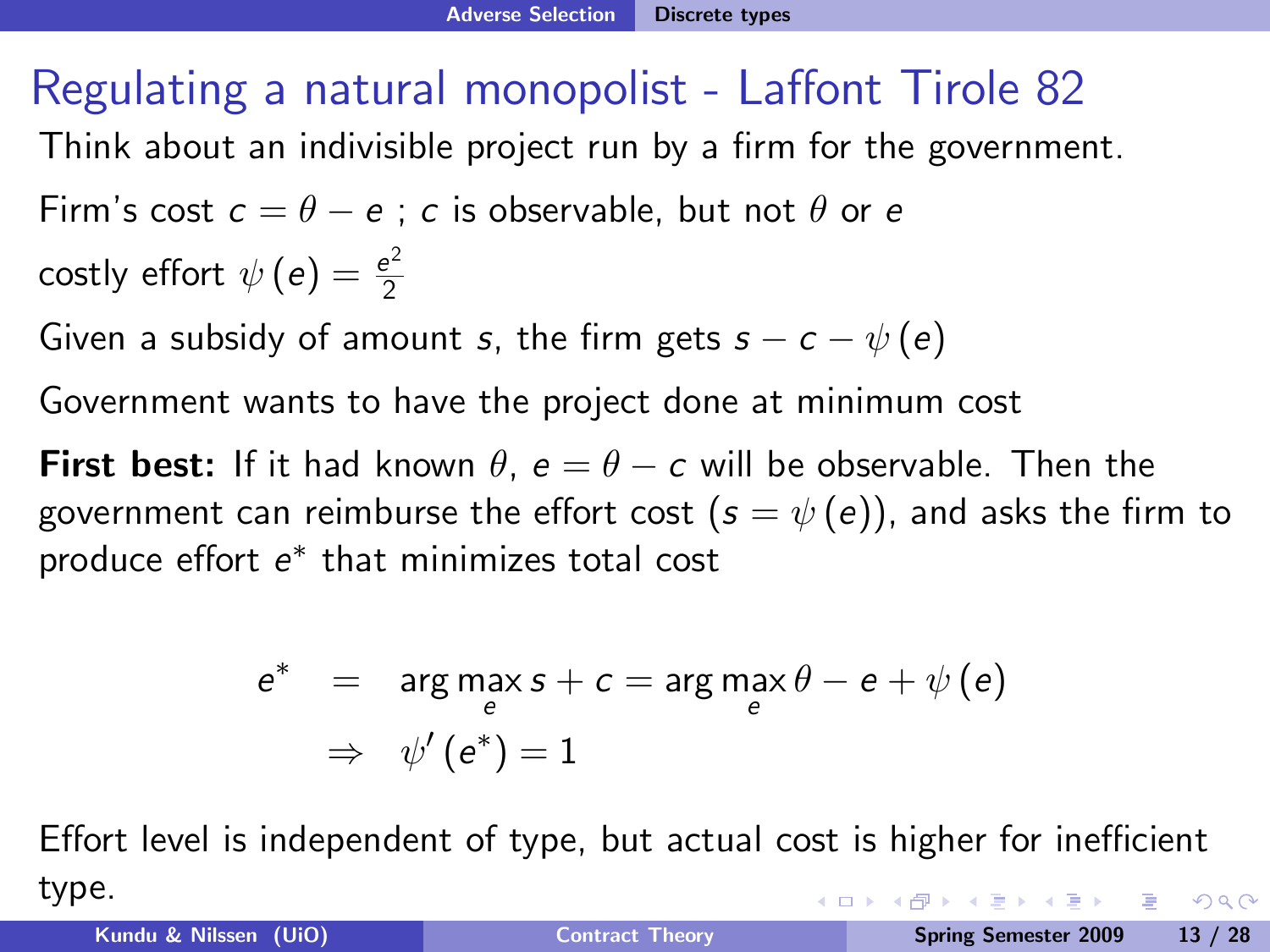#### Regulation under Adverse Selection

Suppose  $Pr(\theta = \theta_I) = \beta$ 

Government offers a cost-contingent contract  $\{[s_L, c_L], [s_H, c_H]\}$ min  $[\beta(s_1 - e_L) + (1 - \beta)(s_H - e_H)]$  $s_I - \psi(e_I) \geq 0$  $s_H - \psi(e_H) > 0$  $s_l - \psi(e_l) > s_H - \psi(e_H - \Delta \theta)$  $s_H - \psi(e_H) > s_I - \psi(e_I + \Delta\theta)$ 

**← ロ ▶ → イ 冊** 

 $E \rightarrow 4E + 1E$   $QQ$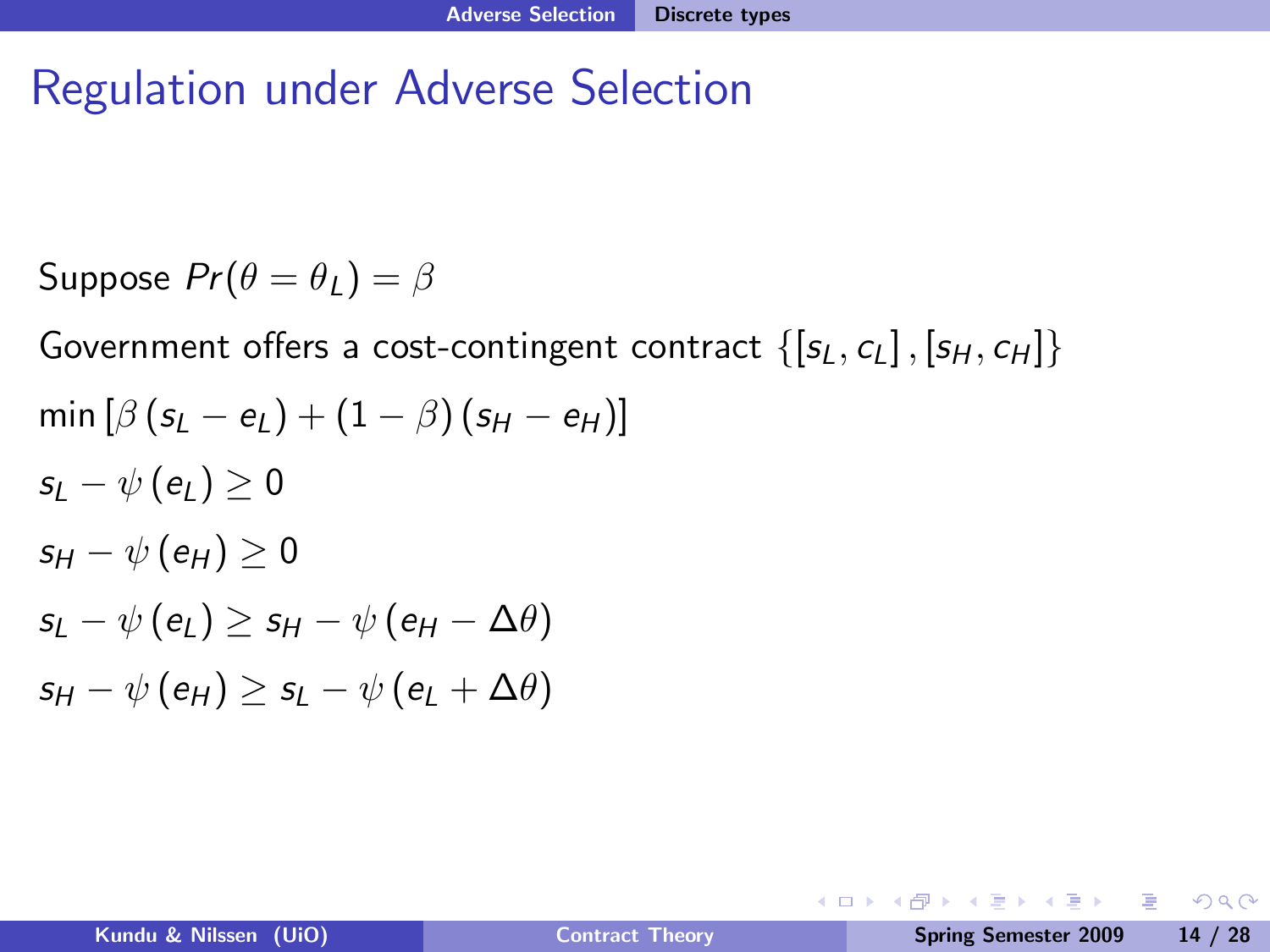#### Regulation under Adverse Selection

Note that  $\theta_H$  is the inefficient type here.

IR is binding for  $\theta_H$ 

IC is binding for  $\theta_I$ 

 $\min (1 - \beta) (\psi(e_H) - e_H) + \beta (\psi(e_I) - e_I + \psi(e_H) - \psi(e_H - \Delta \theta))$  $\psi'\left(\pmb{e}_{L}\right)=1;\psi'\left(\pmb{e}_{H}\right)-\left(1-\beta\right)\psi'\left(\pmb{e}_{H}-\Delta\theta\right)-\beta=0$ 

No distortion in  $e_l$ ; Allocative efficiency for the efficient type, but comes at an informational rent

But,  $e_H < e^*$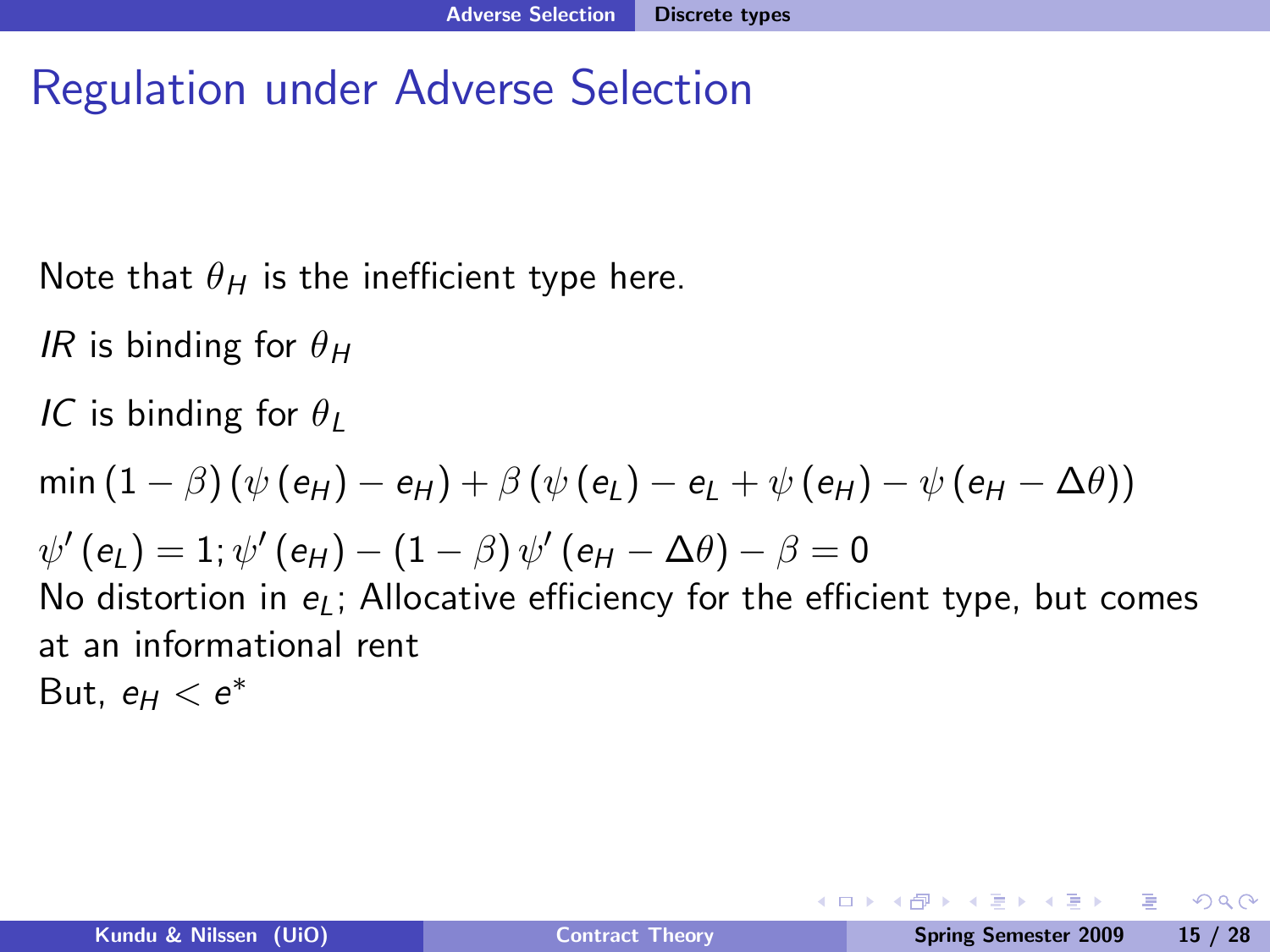- B faces a lottery instead of a fixed allocation
- Assume the optimal deterministic allocation  $\{[\,T^{\ast}_{L},q^{\ast}_{L}]\,, [\,T^{\ast}_{H},q^{\ast}_{H}]\}$  and both types are risk averse

4 0 8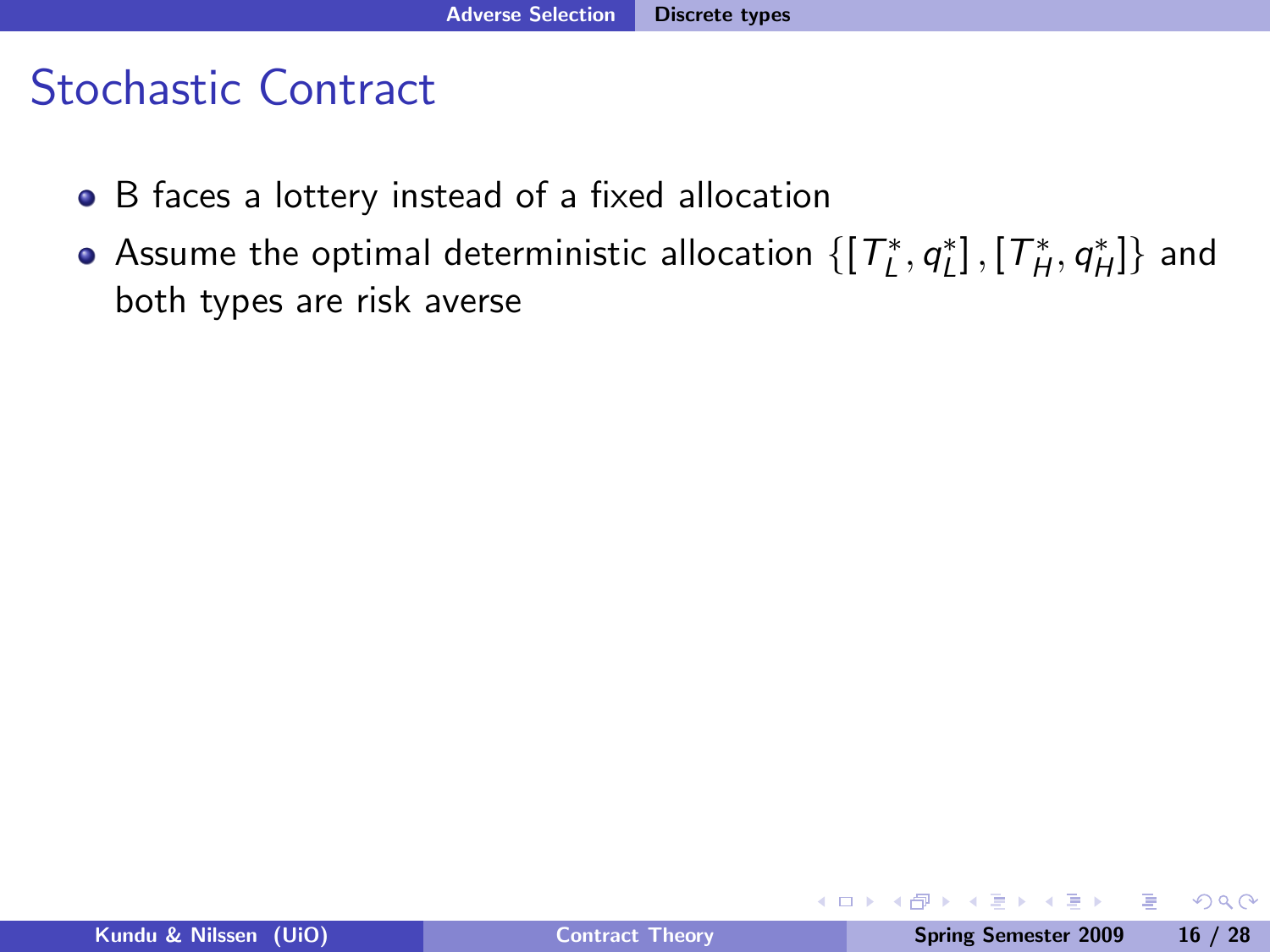- B faces a lottery instead of a fixed allocation
- Assume the optimal deterministic allocation  $\{[\,T^{\ast}_{L},q^{\ast}_{L}]\,, [\,T^{\ast}_{H},q^{\ast}_{H}]\}$  and both types are risk averse
- Consider preference of type  $\theta_L$ .
	- Since IRL is binding, and if  $\theta_I$  is risk averse, S can only charge something less than  $\mathcal{T}^{**}_L < \mathcal{T}^*_L$  given a lottery over  $q$  with mean  $q^*_L.$
	- In Such a scheme will only be profitable if S can extract sufficiently more from  $\theta_H$

 $\Omega$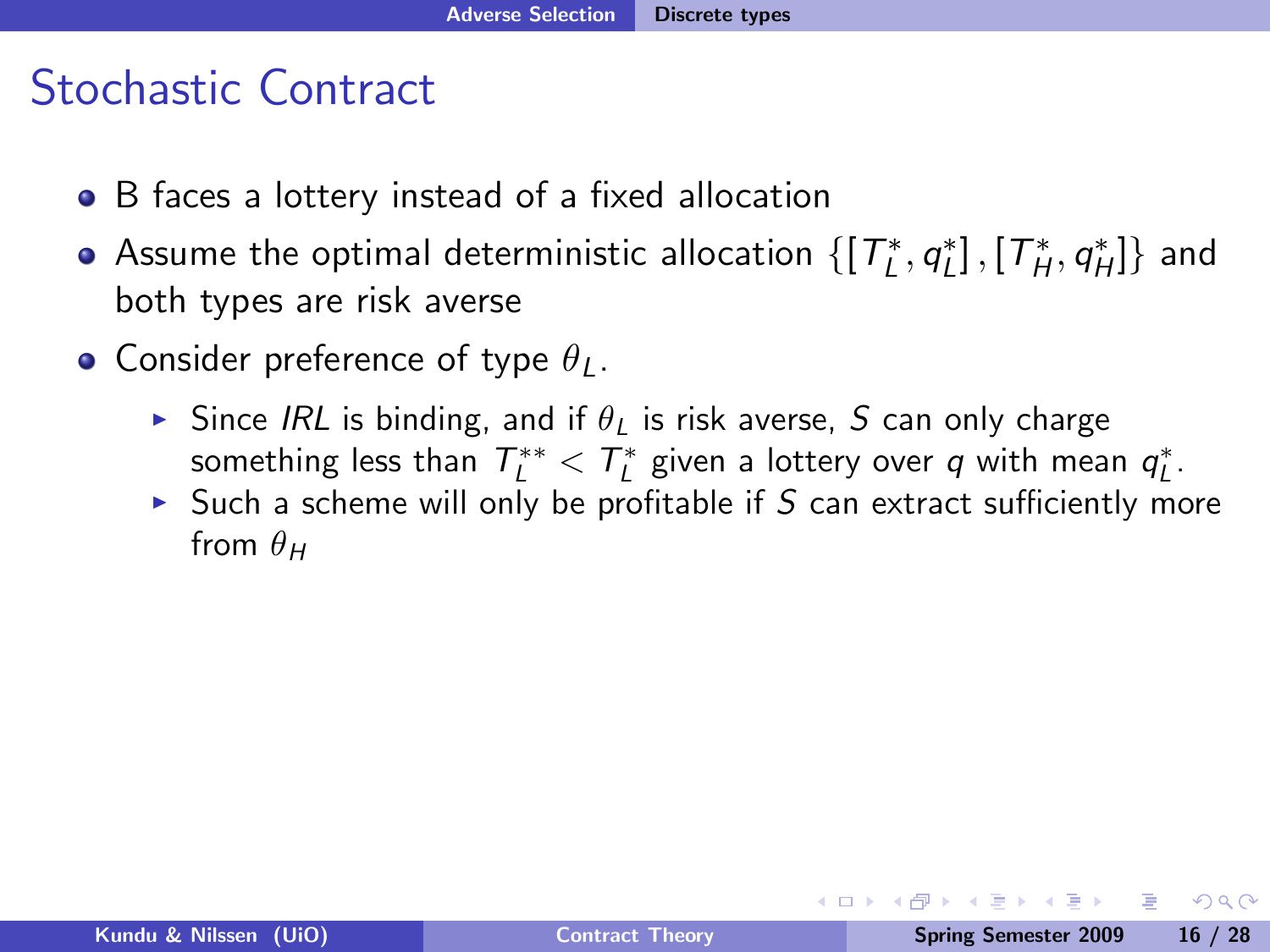- B faces a lottery instead of a fixed allocation
- Assume the optimal deterministic allocation  $\{[\,T^{\ast}_{L},q^{\ast}_{L}]\,, [\,T^{\ast}_{H},q^{\ast}_{H}]\}$  and both types are risk averse
- Consider preference of type  $\theta_L$ .
	- Since IRL is binding, and if  $\theta_I$  is risk averse, S can only charge something less than  $\mathcal{T}^{**}_L < \mathcal{T}^*_L$  given a lottery over  $q$  with mean  $q^*_L.$
	- In Such a scheme will only be profitable if S can extract sufficiently more from  $\theta_H$
- Consider preference of  $\theta_H$ 
	- ICH is binding for the deterministic contract. As  $\theta_L$  is getting a worse deal than  $[T^*_L, q^*_L]$ ,  $S$  can possibly charge a little more from  $\theta_H$

 $\Omega$ 

イロト イ押 トイヨ トイヨ トーヨ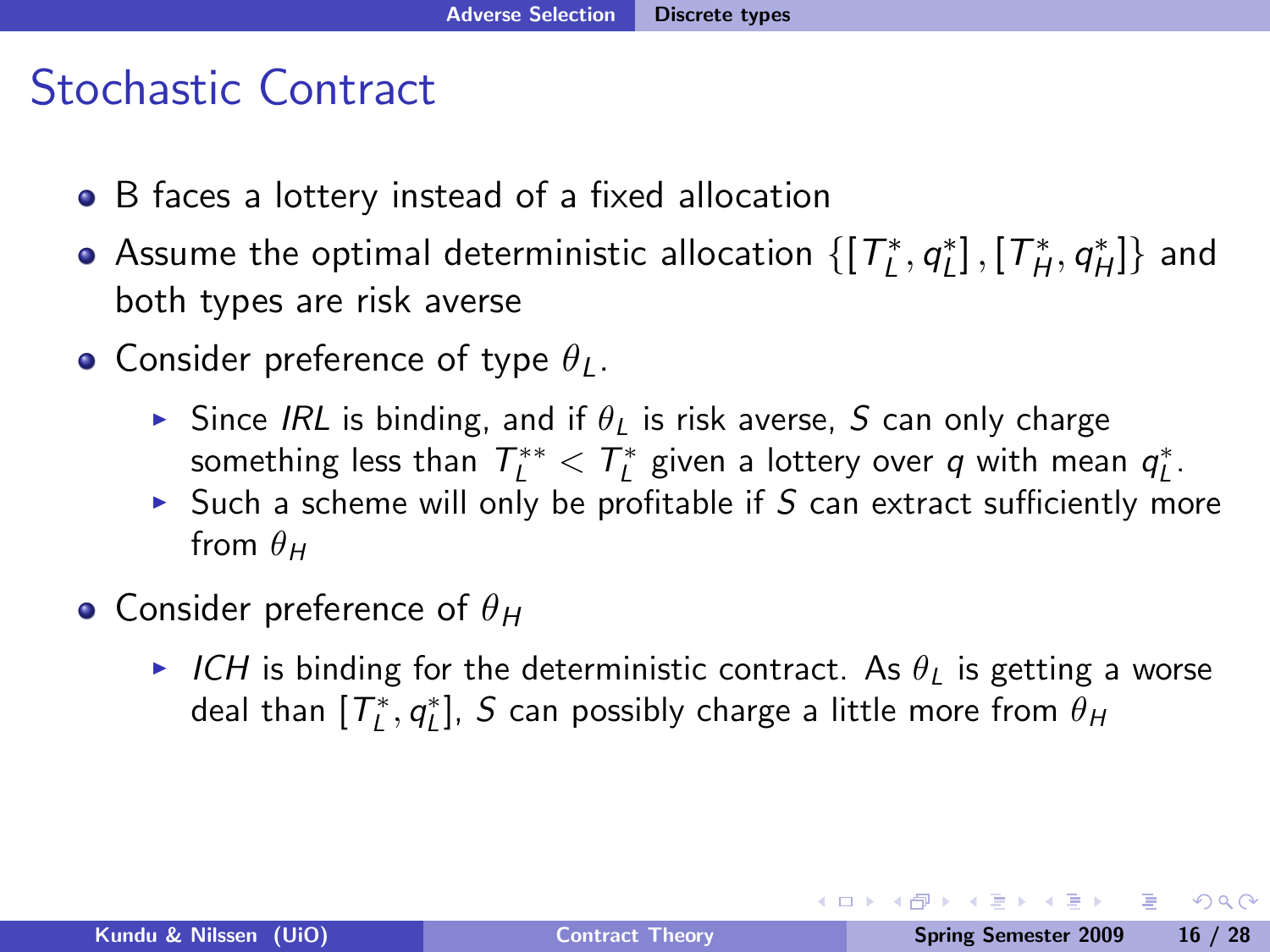- B faces a lottery instead of a fixed allocation
- Assume the optimal deterministic allocation  $\{[\,T^{\ast}_{L},q^{\ast}_{L}]\,, [\,T^{\ast}_{H},q^{\ast}_{H}]\}$  and both types are risk averse
- Consider preference of type  $\theta_L$ .
	- Since IRL is binding, and if  $\theta_I$  is risk averse, S can only charge something less than  $\mathcal{T}^{**}_L < \mathcal{T}^*_L$  given a lottery over  $q$  with mean  $q^*_L.$
	- In Such a scheme will only be profitable if S can extract sufficiently more from  $\theta_H$
- Consider preference of  $\theta_H$ 
	- ICH is binding for the deterministic contract. As  $\theta_L$  is getting a worse deal than  $[T^*_L, q^*_L]$ ,  $S$  can possibly charge a little more from  $\theta_H$
- $\bullet$  Gain over type H exceeds loss over type L if type H is more risk averse (Maskin and Riley 84)

 $\Omega$ 

イロト イ押 トイヨ トイヨ トーヨ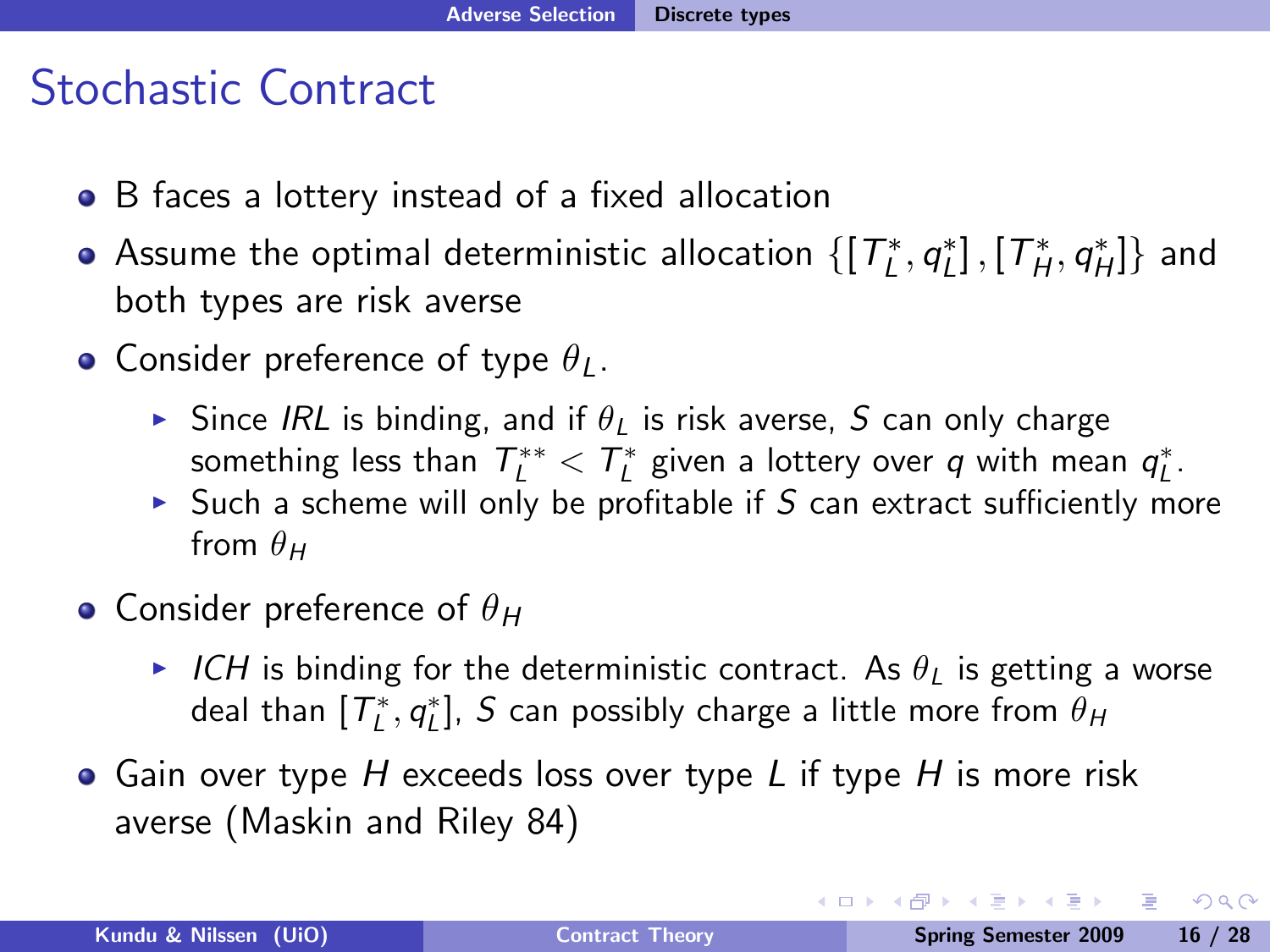#### Continuous types

$$
max_{q(\theta), T(\theta)} \int_{\theta}^{\overline{\theta}} [T(\theta) - cq(\theta)] dF(\theta)
$$
  
subject to  

$$
IR: \theta v (q(\theta)) - T(\theta) \ge 0
$$
  

$$
IC: \theta v (q(\theta)) - T(\theta) \ge \theta v (q(\hat{\theta})) - T(\hat{\theta})
$$

G.

 $QQ$ 

イロン イ母ン イヨン イヨン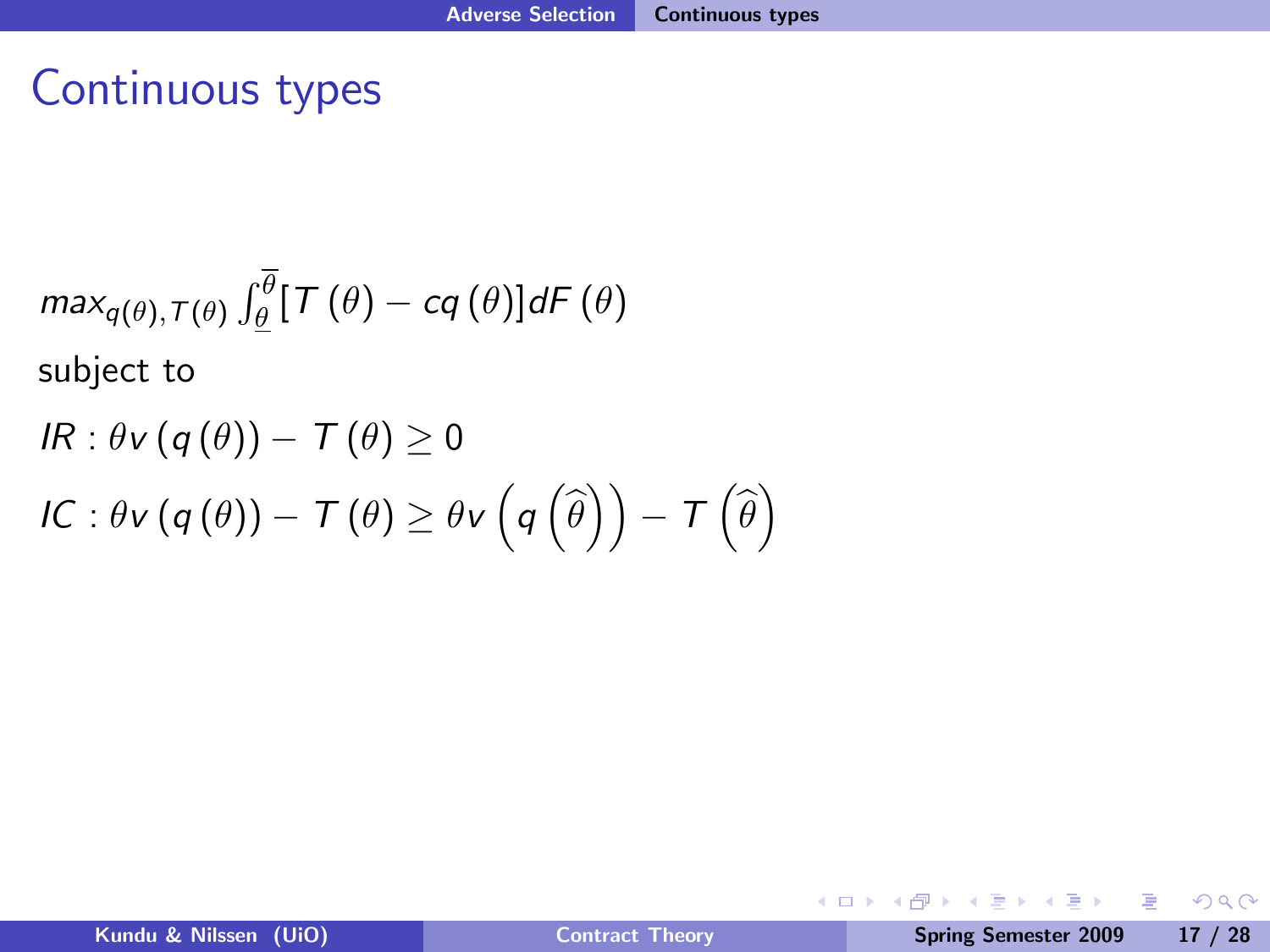### Continuous types

$$
max_{q(\theta), T(\theta)} \int_{\theta}^{\overline{\theta}} [T(\theta) - cq(\theta)] dF(\theta)
$$
  
subject to  

$$
IR: \theta v (q(\theta)) - T(\theta) \ge 0
$$
  

$$
IC: \theta v (q(\theta)) - T(\theta) \ge \theta v (q(\hat{\theta})) - T(\hat{\theta})
$$

Note that IR is satisfied as long as  $\theta$ v (q  $(\theta)$ ) – T ( $\theta$ )  $\geq$  0

重

ミドマミド

**← ロ ▶ → イ 冊**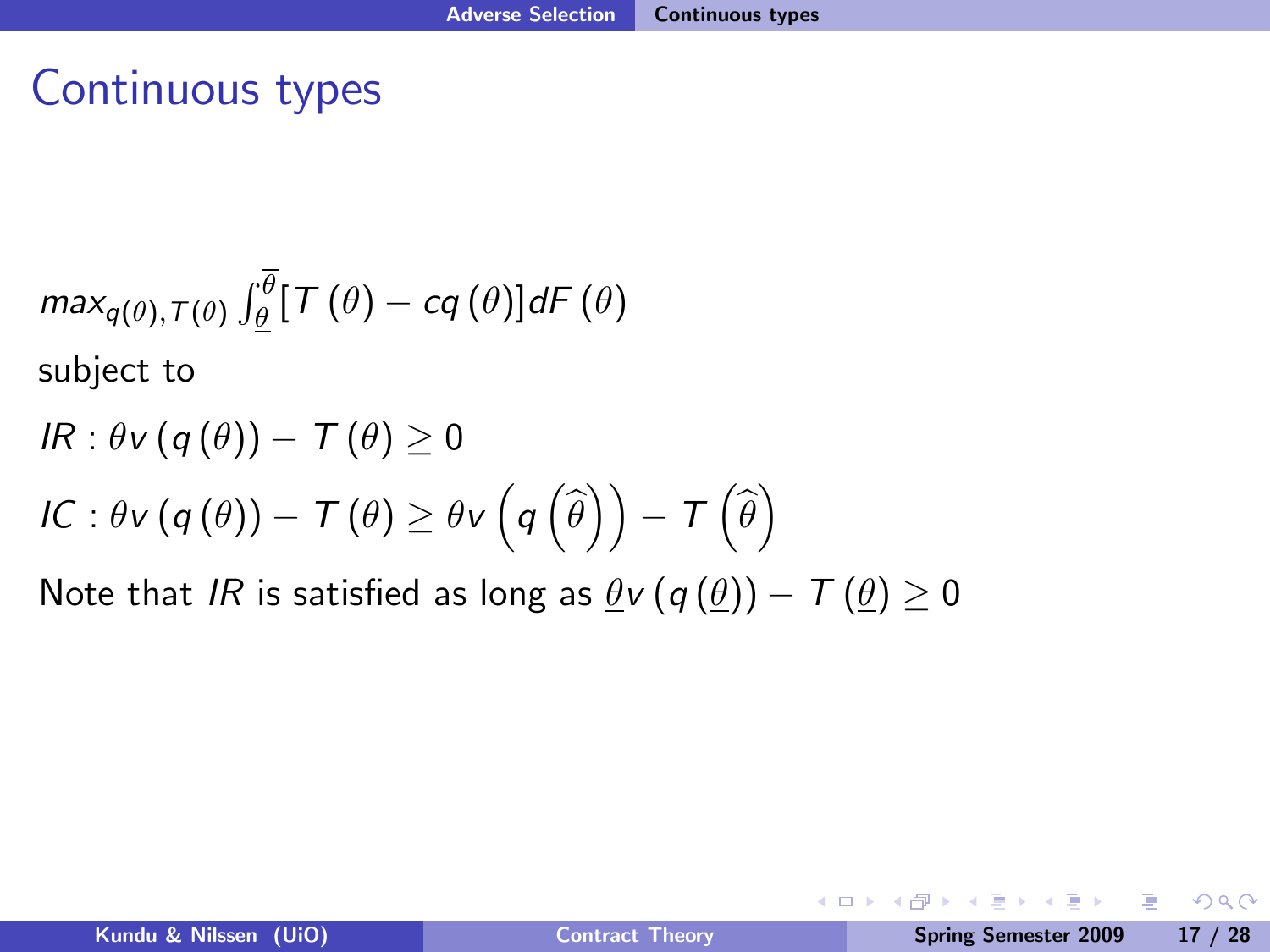## Continuous types

$$
max_{q(\theta), T(\theta)} \int_{\underline{\theta}}^{\overline{\theta}} [T(\theta) - cq(\theta)] dF(\theta)
$$
  
subject to  

$$
IR: \theta v (q(\theta)) - T(\theta) \ge 0
$$
  

$$
IC: \theta v (q(\theta)) - T(\theta) \ge \theta v (q(\hat{\theta})) - T(\hat{\theta})
$$
  
Note that  $IR$  is satisfied as long as  $\underline{\theta} v (q(\underline{\theta})) - T(\underline{\theta}) \ge 0$ 

What about IC constraints?

Þ

 $2990$ 

 $\mathcal{A} \xrightarrow{\sim} \mathcal{B} \rightarrow \mathcal{A} \xrightarrow{\sim} \mathcal{B}$ 

**← ロ ▶ → イ 冊** 

×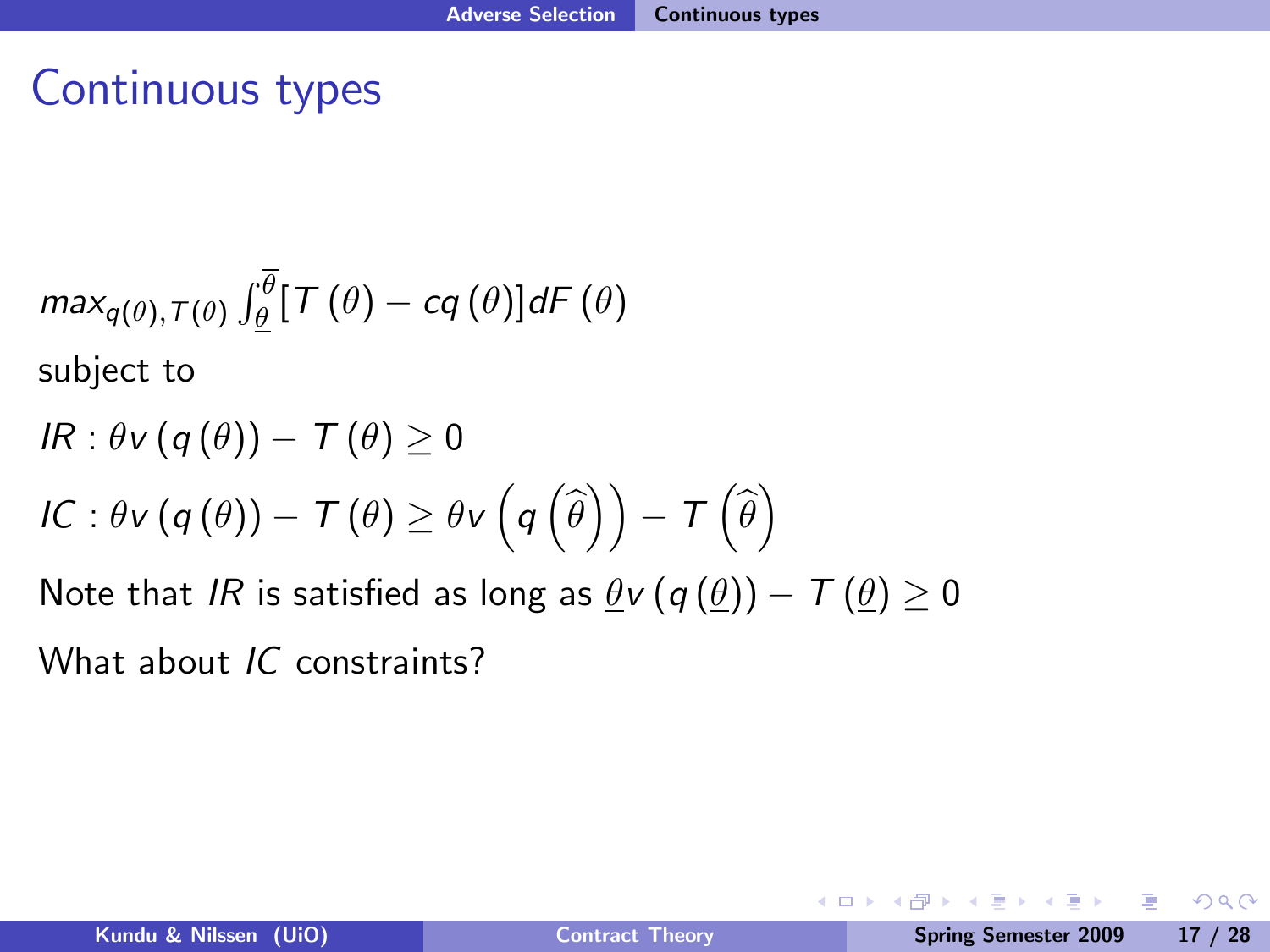Given the Spence-Mirrless Condition, which is going to be satisfied in our scenario,

$$
\frac{\partial^2 u}{\partial \theta \partial q}
$$
 is of constant sign (>0)

where  $u(\theta, q, T) = \theta v(q) - T$ ;

ICs are equivalent of

Monotonicity :  $\frac{dq(\theta)}{d\theta} \geq 0$ Local IC :  $\theta v' (q(\theta)) \frac{dq(\theta)}{d\theta} = T'(\theta)$  for all  $\theta \in [\underline{\theta}, \overline{\theta}]$ 

 $200$ 

4 0 8 4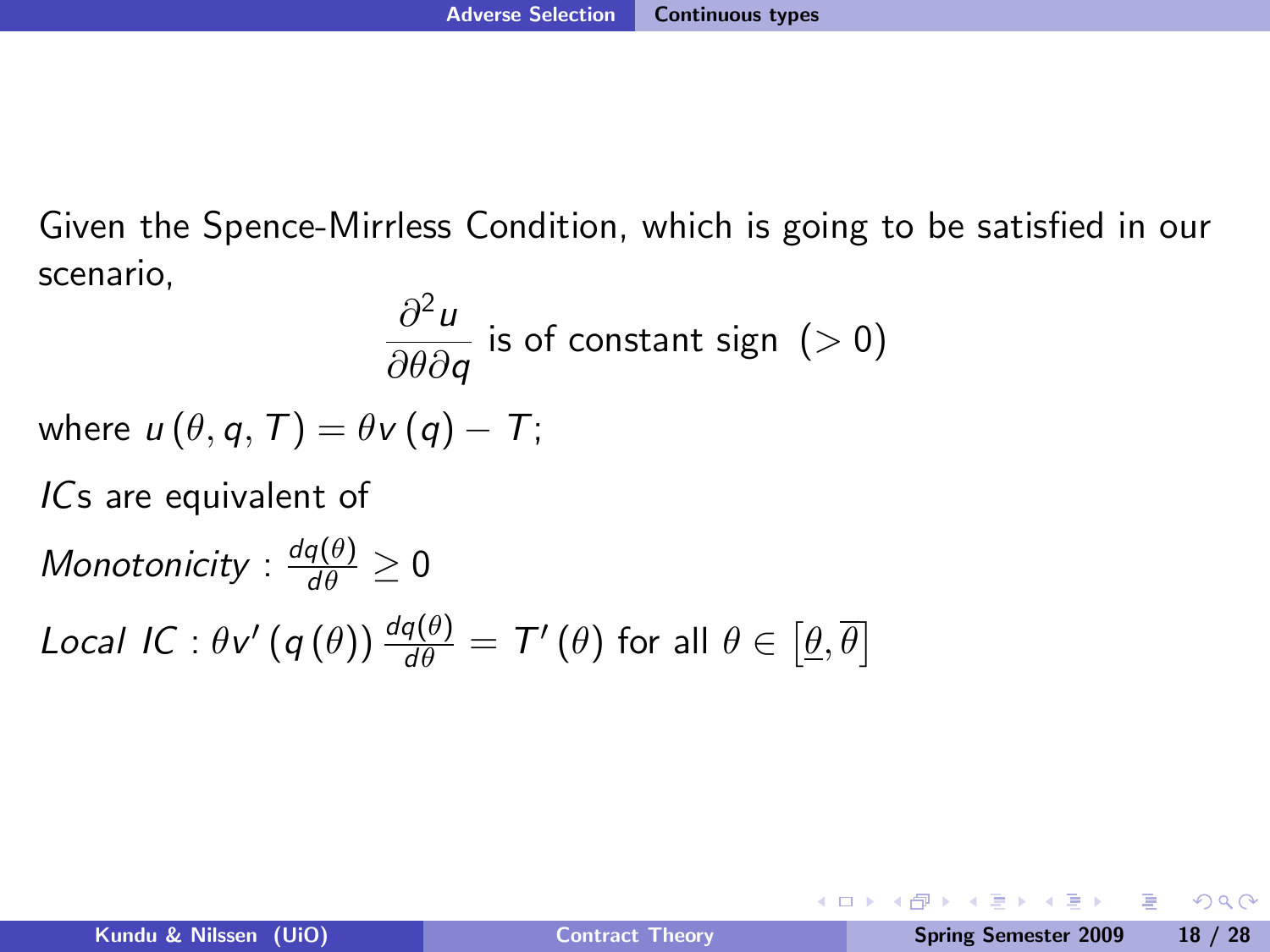## The Optimization Problem

$$
max_{q(\theta), T(\theta)} \int_{\theta}^{\overline{\theta}} [T(\theta) - cq(\theta)] dF(\theta)
$$
\nsubject to\n
$$
IR: \underline{\theta} \mathbf{v} (q(\underline{\theta})) - T(\underline{\theta}) \ge 0
$$
\nMonotonicity:  $\frac{dq(\theta)}{d\theta} \ge 0$ \n
$$
LIC: \theta \mathbf{v}' (q(\theta)) \frac{dq(\theta)}{d\theta} = T'(\theta) \text{ for all } \theta \in [\underline{\theta}, \overline{\theta}]
$$

Þ

 $299$ 

イロト イ伊 トイヨ トイヨト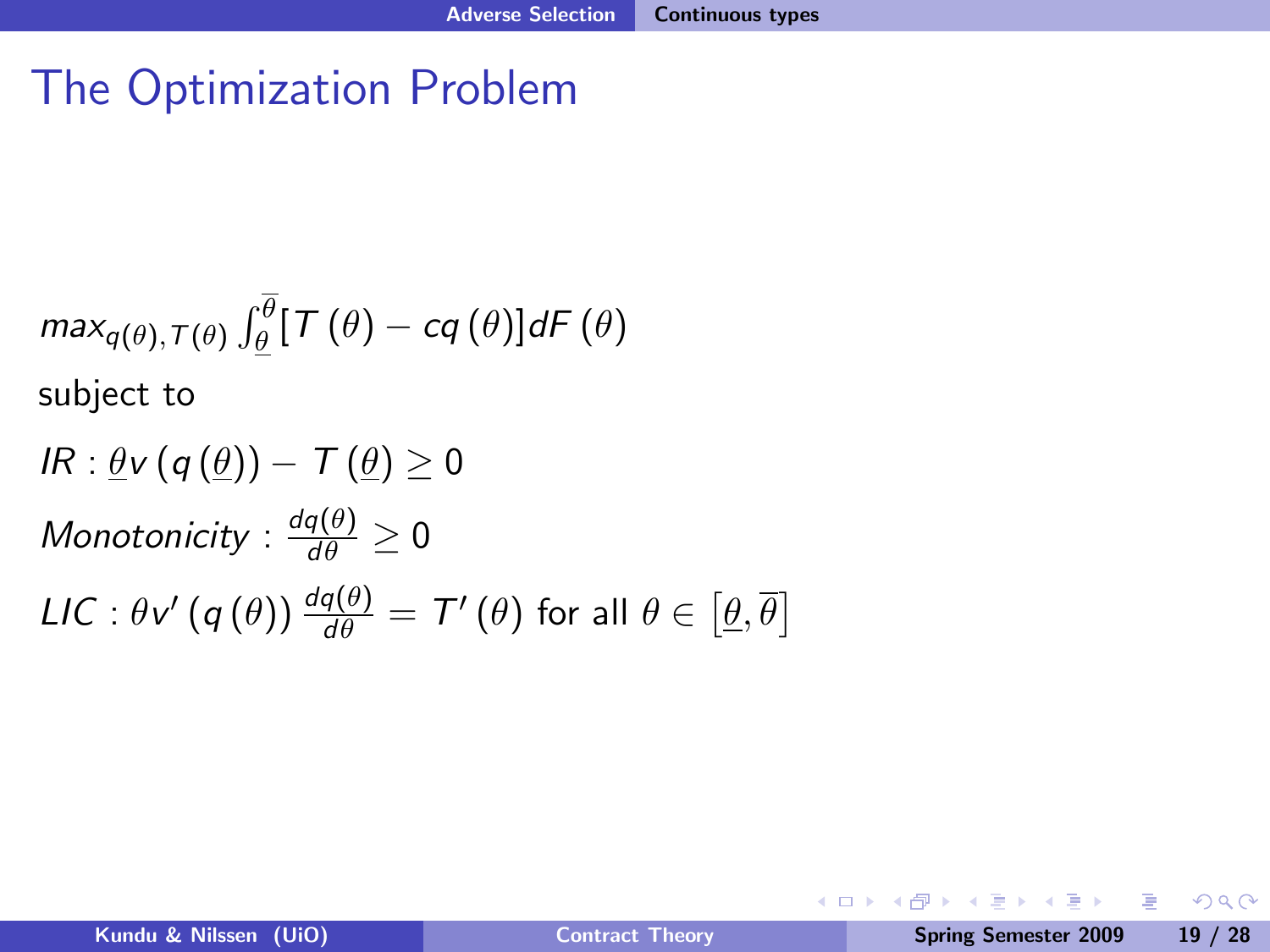#### Mirrless' approach

Define the rent for type  $\theta$ :  $W(\theta) = \theta v (q(\theta)) - T(\theta)$ 

As  $q$  and  $\overline{T}$  will be chosen optimally, we have  $\frac{dW(\theta)}{d\theta} = v(q(\theta))$  or  $W(\theta) = \int_{\theta}^{\theta} v(q(x)) dx$ (notice that I am using LICs here)

 $200$ 

 $\mathbf{A} = \mathbf{A} \oplus \mathbf{A} \oplus \mathbf{A} \oplus \mathbf{A} \oplus \mathbf{A} \oplus \mathbf{A}$ 

**◆ ロ ▶ → 何**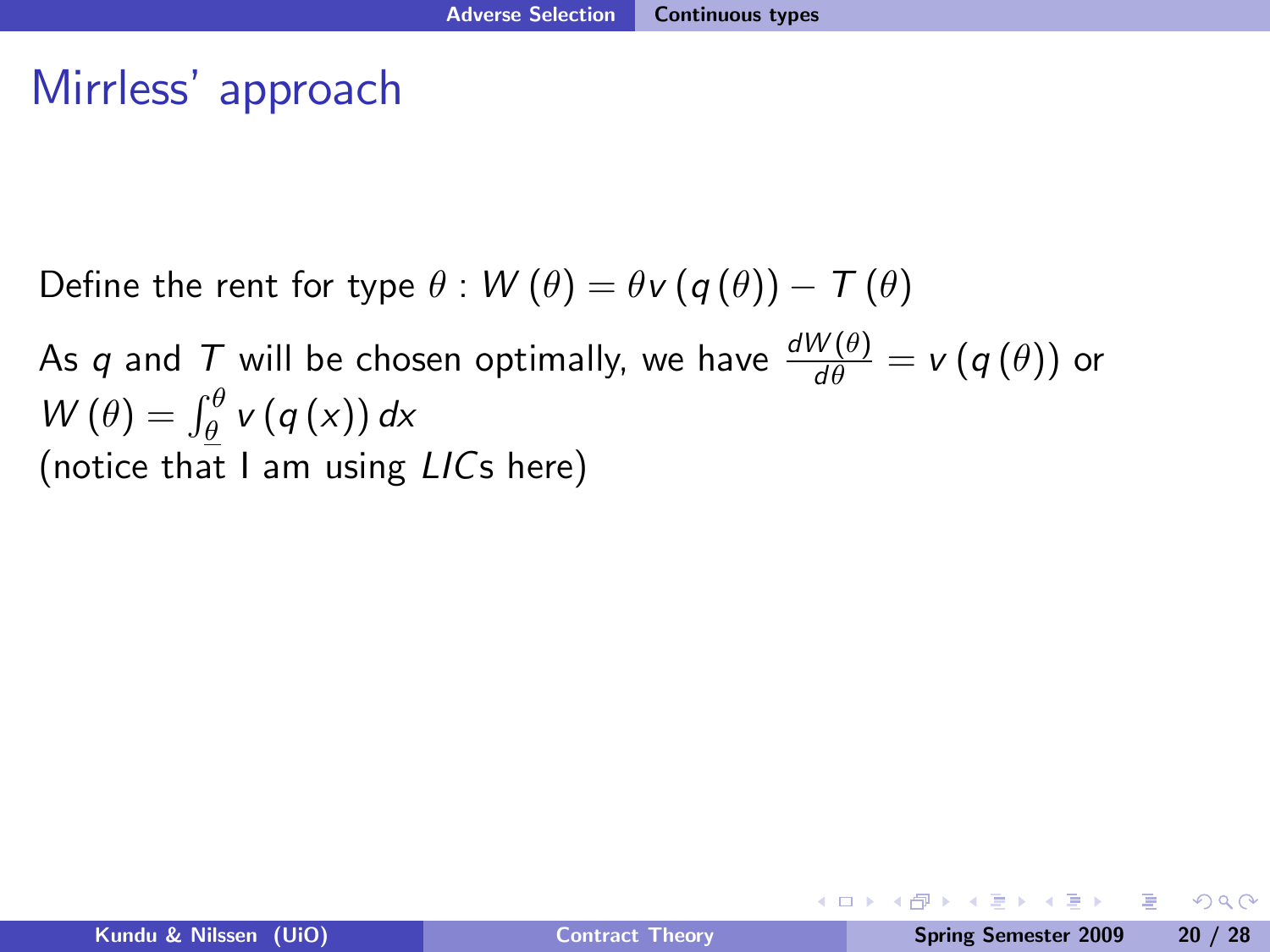## Mirrless' approach

Define the rent for type  $\theta$ :  $W(\theta) = \theta v (q(\theta)) - T(\theta)$ 

As  $q$  and  $\overline{T}$  will be chosen optimally, we have  $\frac{dW(\theta)}{d\theta} = v(q(\theta))$  or  $W(\theta) = \int_{\theta}^{\theta} v(q(x)) dx$ (notice that I am using LICs here)

Next, no incentive to give the lowest type any positive surplus  $\theta$ v (q  $(\theta)$ ) – T ( $\theta$ ) = 0 (all IRs are satisfied)

$$
\max_{q(\theta)} \int_{\underline{\theta}}^{\overline{\theta}} [\theta v (q(\theta)) - \left[ \int_{\underline{\theta}}^{\theta} v (q(x)) dx \right] - cq(\theta)] dF(\theta)
$$

KED KAP KED KED E LOQO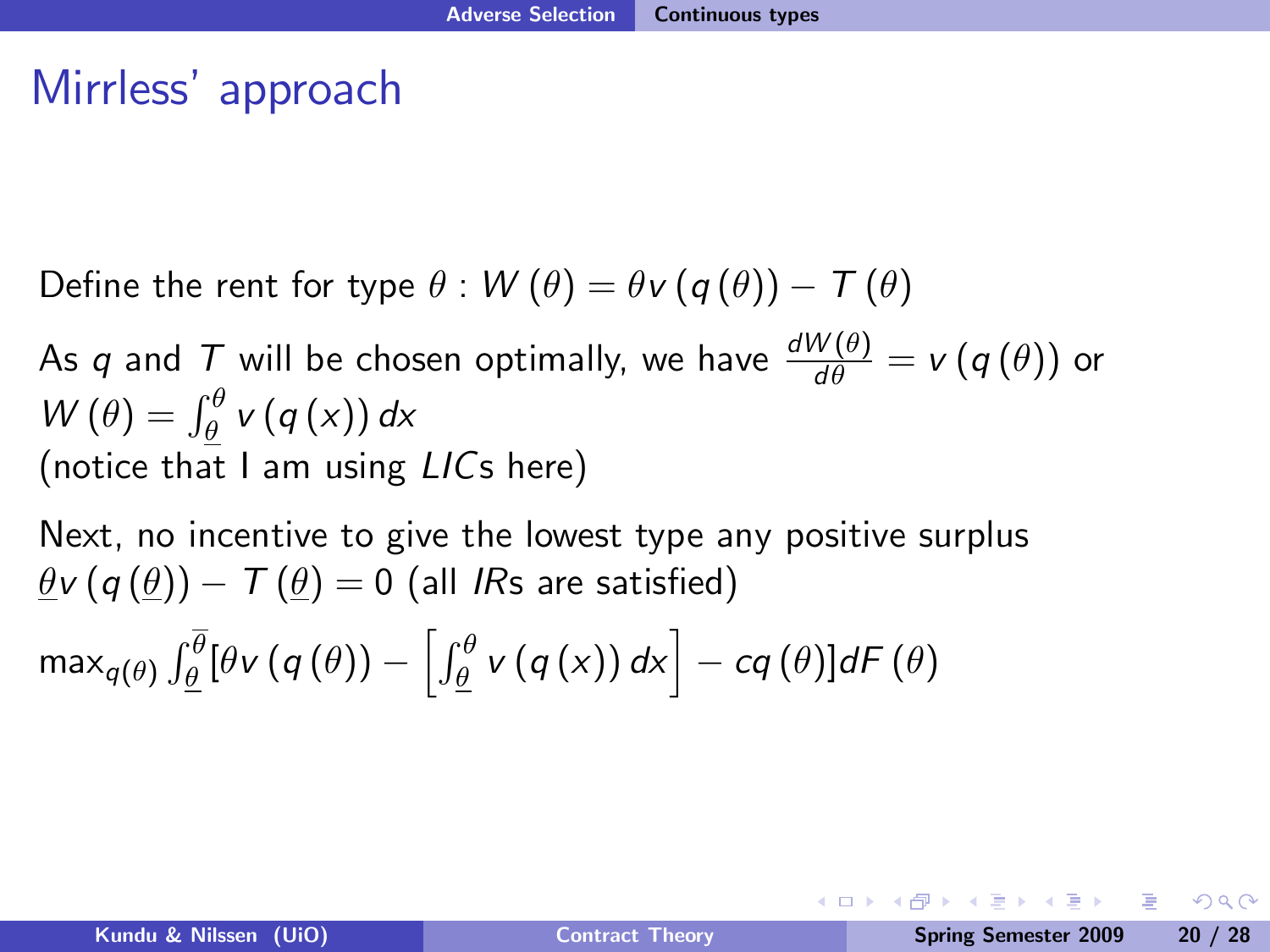#### First order condition

Integrate by parts, and then look at the first order condition

$$
\left[\theta-\tfrac{1-F(\theta)}{f(\theta)}\right]v'\left(q\left(\theta\right)\right)=c
$$

Suboptimal allocation for all types other than the highest type.

Let  $q^*\left(\theta\right)$  be the solution of the above problem.

重

 $\Omega$ 

4 0 8 4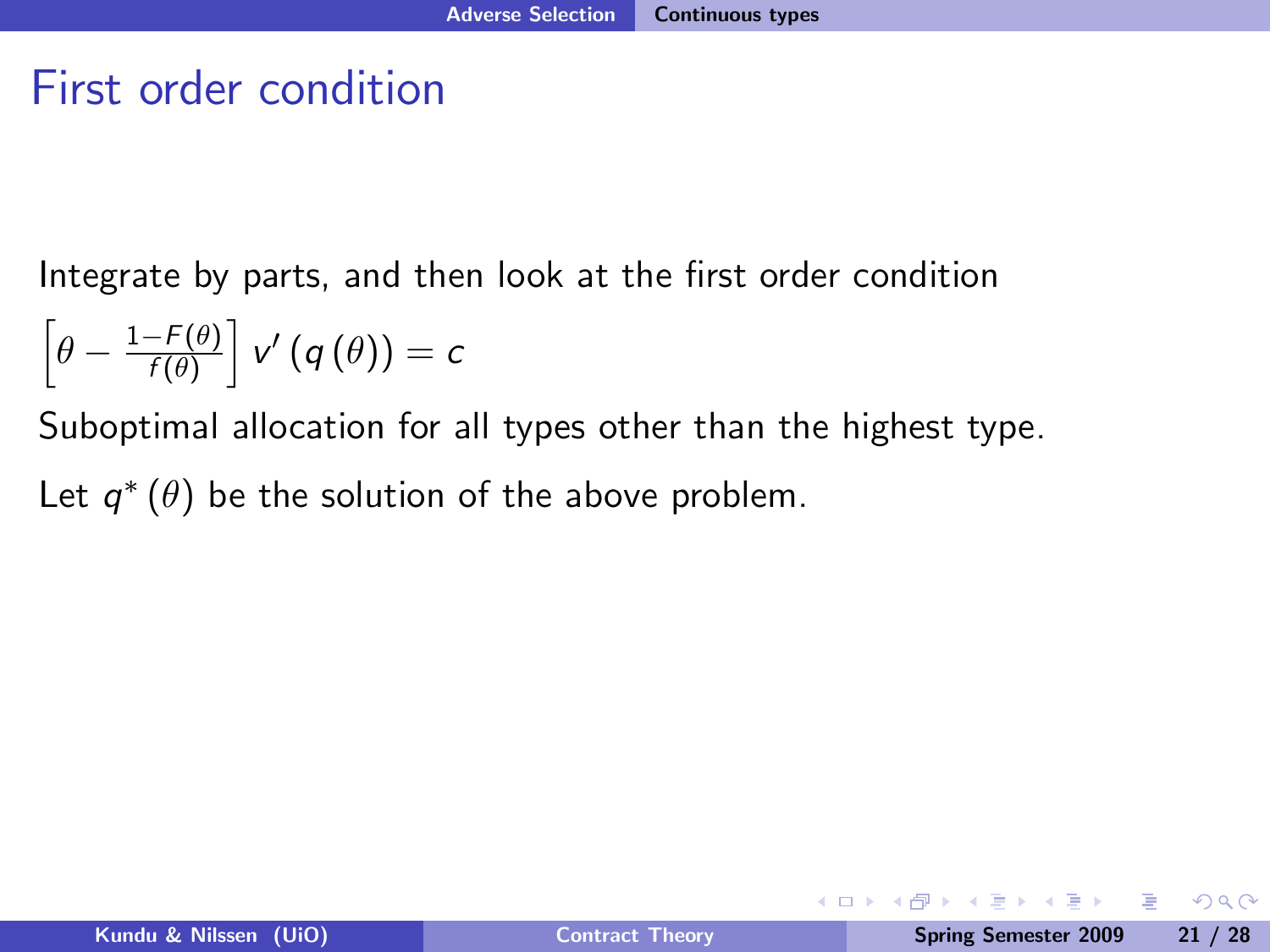#### First order condition

Integrate by parts, and then look at the first order condition

$$
\left[\theta-\tfrac{1-F(\theta)}{f(\theta)}\right]v'\left(q\left(\theta\right)\right)=c
$$

Suboptimal allocation for all types other than the highest type.

Let  $q^*\left(\theta\right)$  be the solution of the above problem.

But does it satisfy 
$$
\frac{dq^*(\theta)}{d\theta} \ge 0
$$
?

It turns out that a sufficient condition is the hazard rate  $\frac{f(\theta)}{1-F(\theta)}$  to be increasing in  $\theta$ 

ാം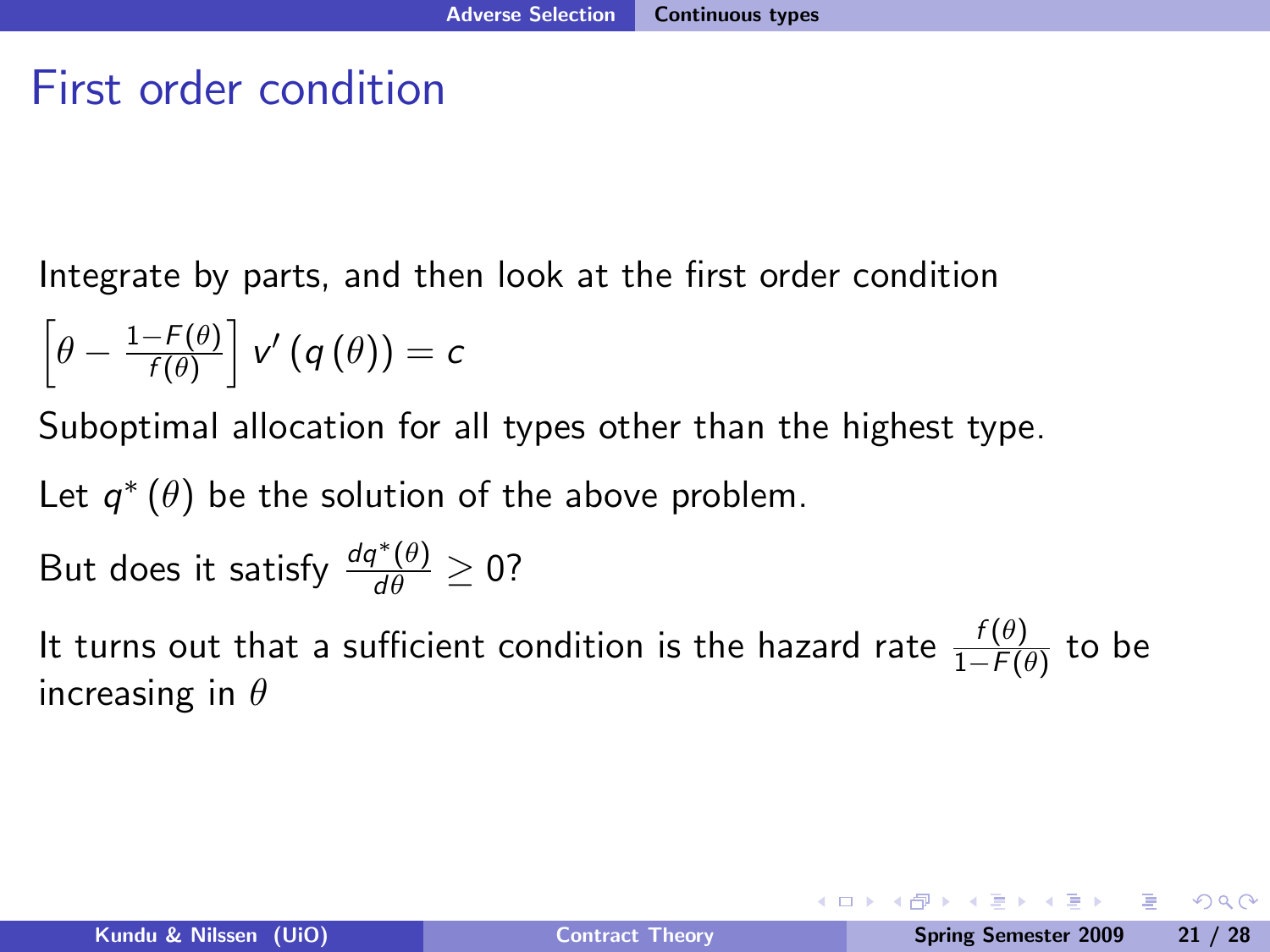Bunching

\n
$$
\max_{q(\theta)} \int_{\theta}^{\theta} [\theta v(q(\theta)) - \left[ \int_{\theta}^{\theta} v(q(x)) \, dx \right] - cq(\theta)] dF(\theta)
$$
\nsubject to *Monotonicity*:

\n
$$
\frac{dq(\theta)}{d\theta} \geq 0. \text{ Let } \overline{q}(\theta) \text{ be the solution.}
$$

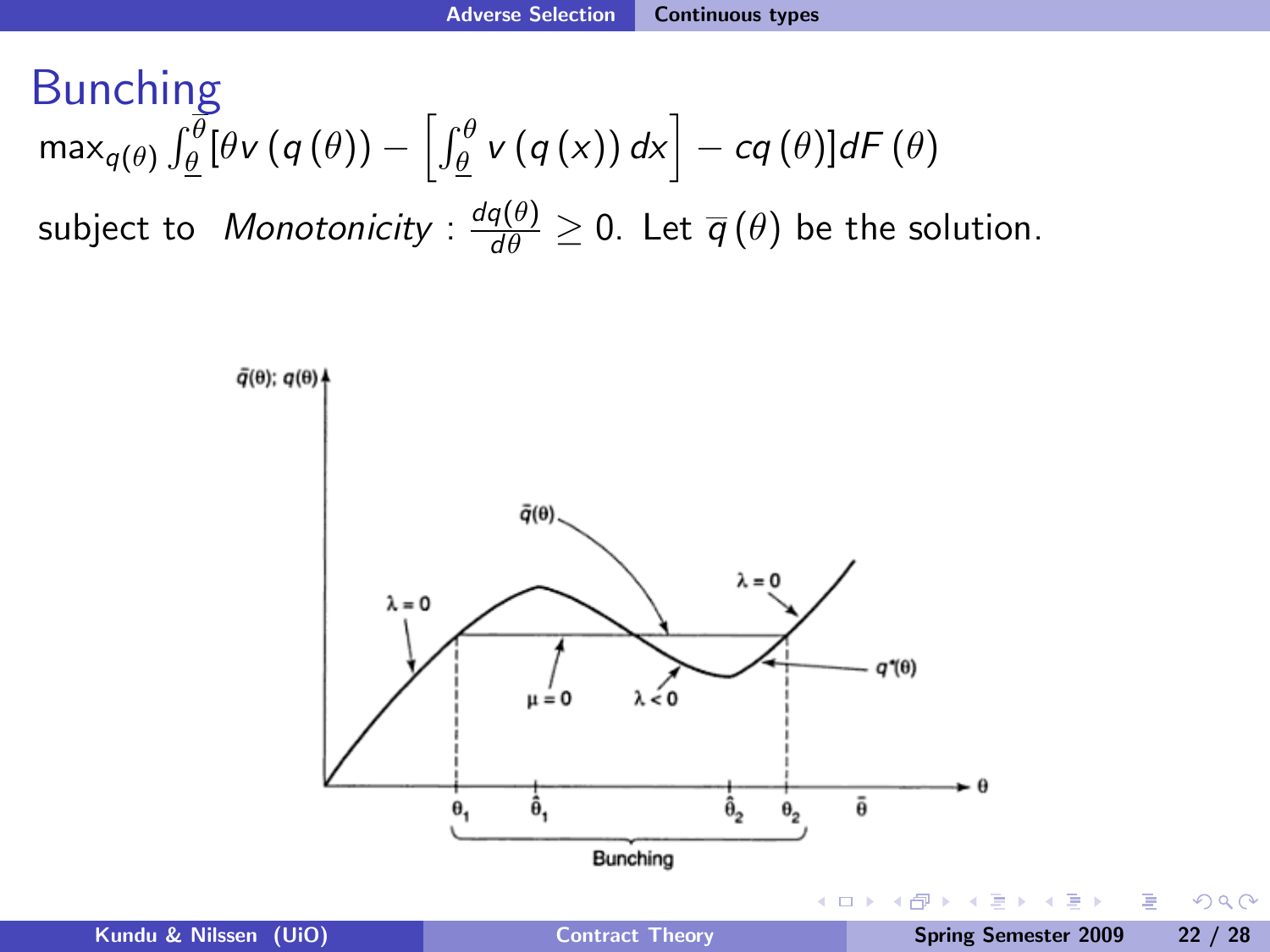## Adverse selection with multidimensional types

Consider a seller with some market power who sells at least two different goods. Example, a supermarket.

Bundling can be a screening device (Adams and Yallen 76)

| State of Nature | $v_1$ | v <sub>2</sub> | Prob |  |
|-----------------|-------|----------------|------|--|
| A               | 90    | 10             |      |  |
| B               | 80    | 40             |      |  |
| C               | 40    | 80             |      |  |
| D               | 10    | 90             |      |  |

4 0 8 1

 $200$ 

**A BA 4 BA**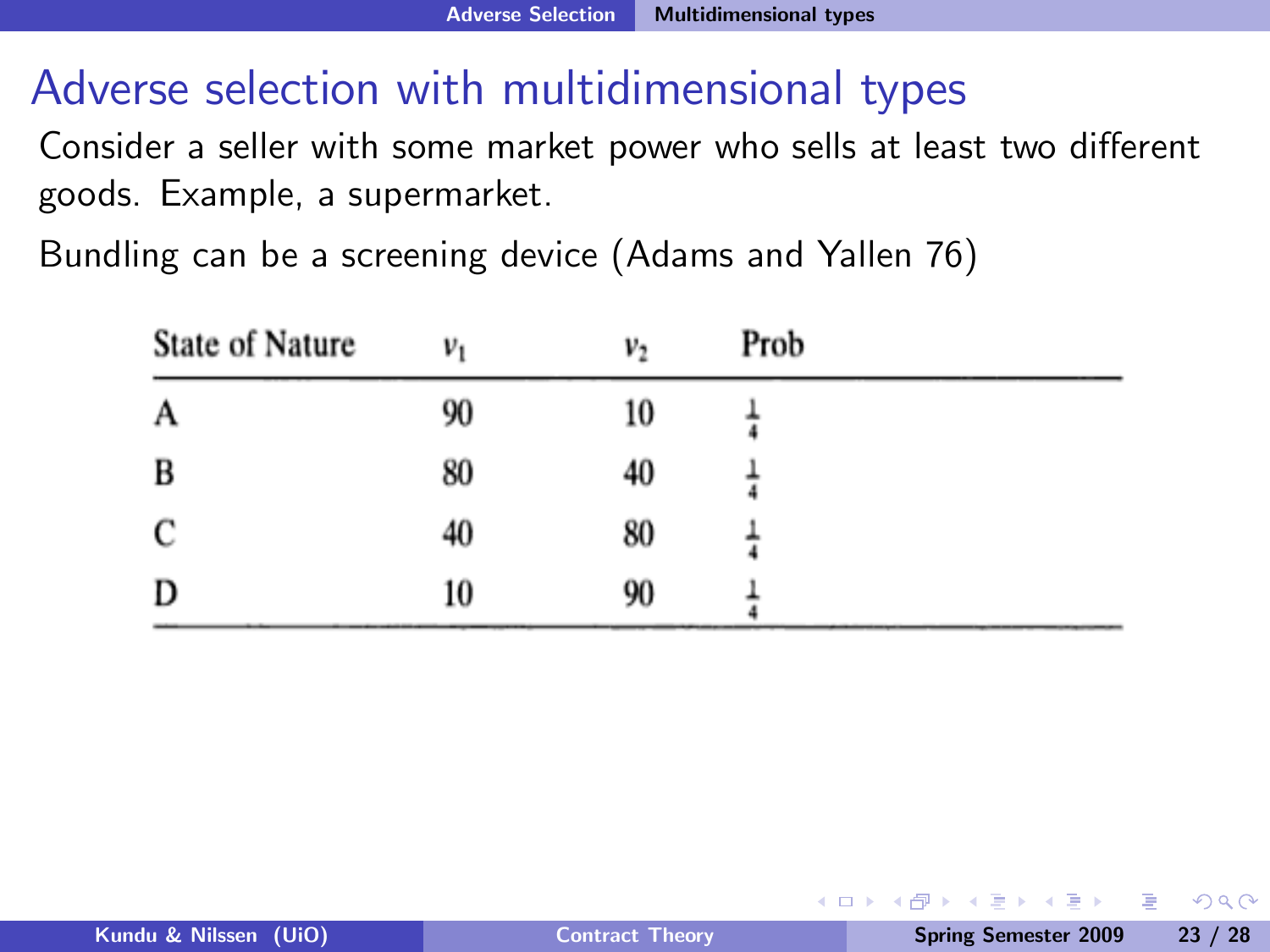## Adverse selection with multidimensional types

Consider a seller with some market power who sells at least two different goods. Example, a supermarket.

Bundling can be a screening device (Adams and Yallen 76)

| State of Nature | $v_1$ | v <sub>2</sub> | Prob |  |
|-----------------|-------|----------------|------|--|
| A               | 90    | 10             |      |  |
| B               | 80    | 40             |      |  |
| C               | 40    | 80             |      |  |
| D               | 10    | 90             |      |  |

Without bundling, optimal price charged :  $P_1 = P_2 = 80$ Expected profit  $= \frac{80}{2} + \frac{80}{2} = 80$ 

 $\Omega$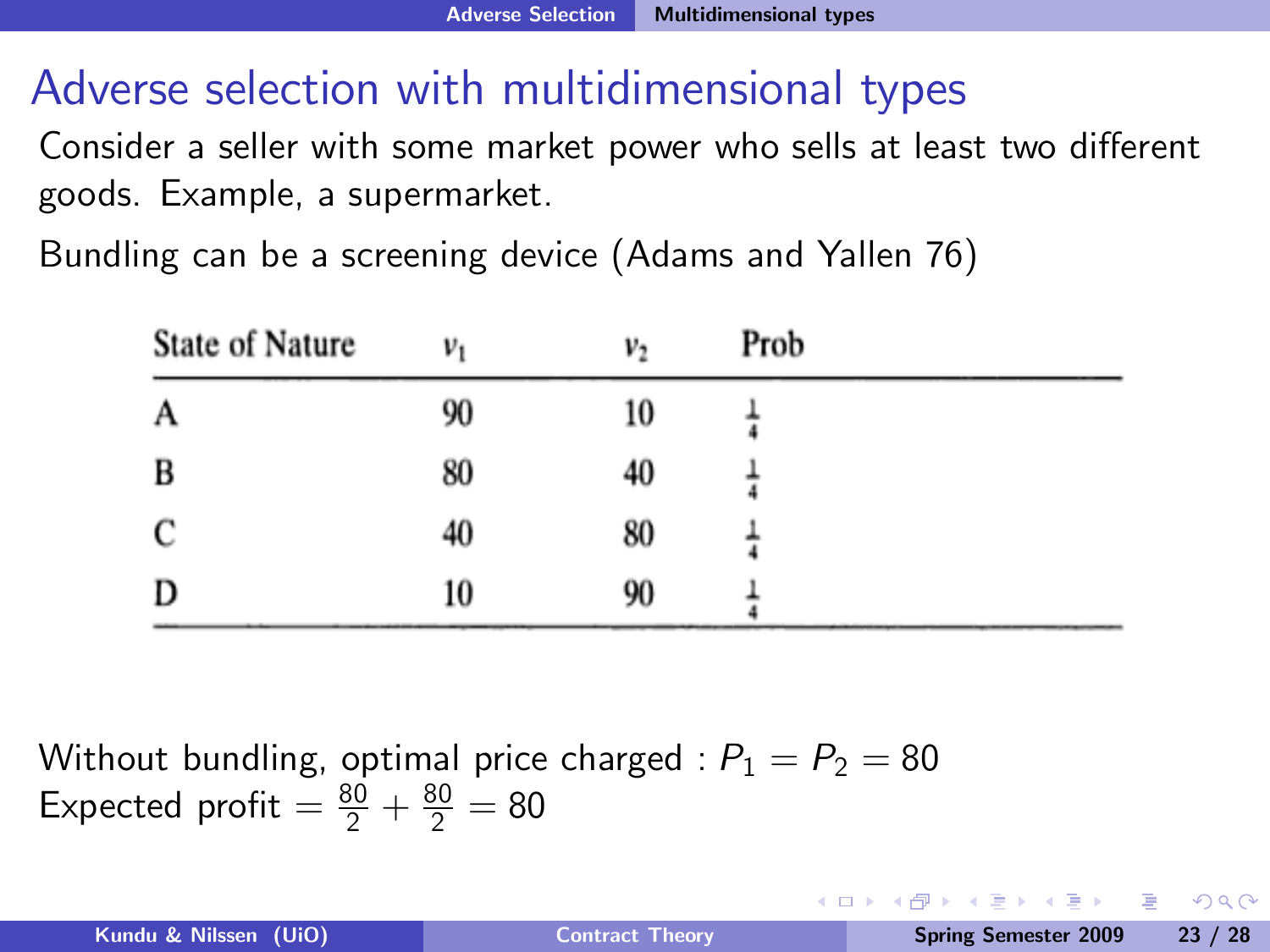## Adverse selection with multidimensional types

Consider a seller with some market power who sells at least two different goods. Example, a supermarket.

Bundling can be a screening device (Adams and Yallen 76)

| State of Nature | $v_1$ | v <sub>2</sub> | Prob |  |
|-----------------|-------|----------------|------|--|
| A               | 90    | 10             |      |  |
| B               | 80    | 40             |      |  |
| C               | 40    | 80             |      |  |
| D               | 10    | 90             |      |  |

Without bundling, optimal price charged :  $P_1 = P_2 = 80$ Expected profit  $= \frac{80}{2} + \frac{80}{2} = 80$ Alternate strategy: sell good 1 and good 2 each at price  $P_1 = P_2 = 90$ and offer the bundle at  $p_b = 120$ <br>Kundu & Nilssen (UiO) KED KAP KED KED E LOQO Kundu & Nilssen (UiO) <sup>4</sup> = 105 Kundu & Nilssen (UiO) [Contract Theory](#page-0-0) Spring Semester 2009 23 / 28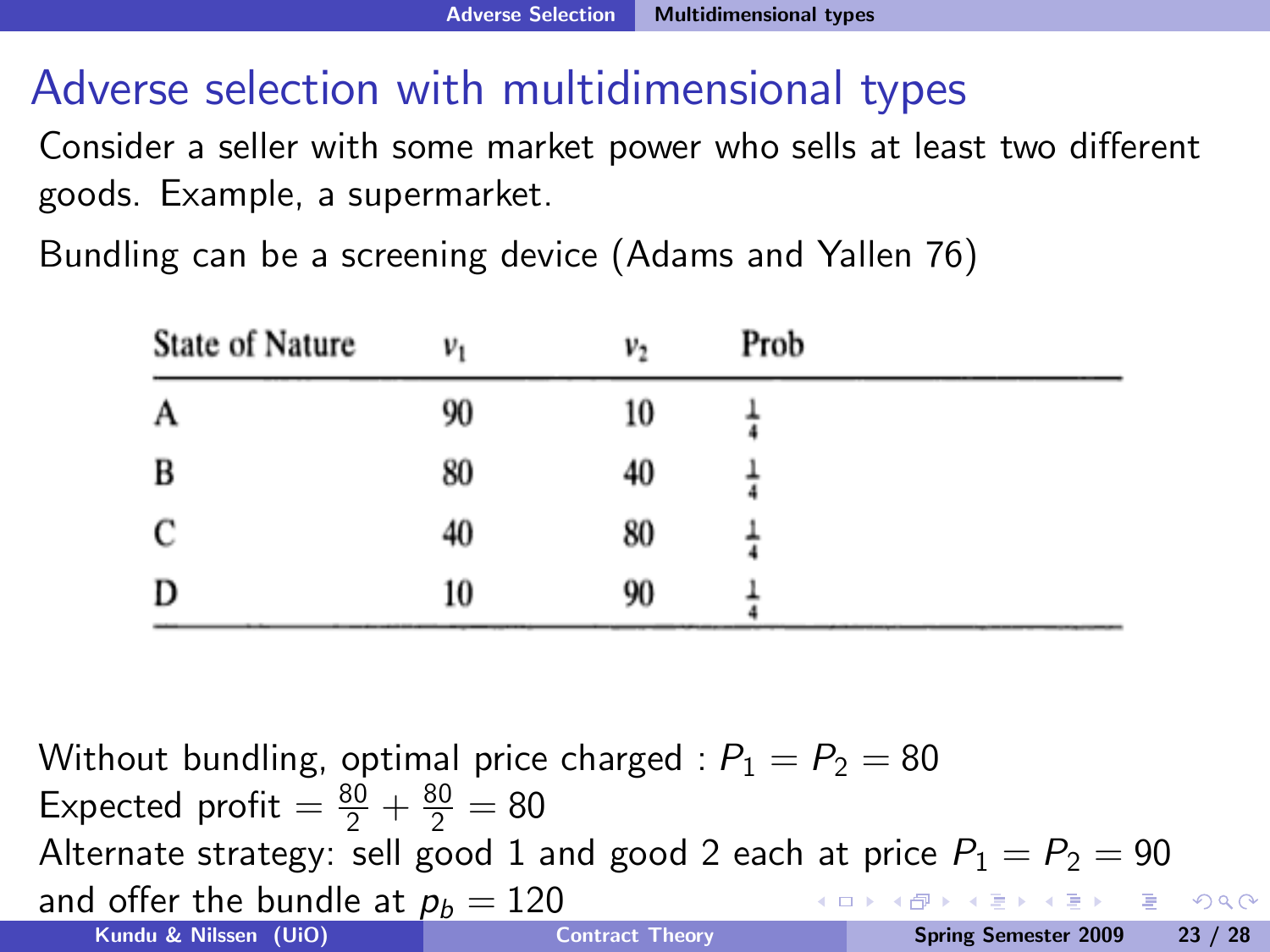## When is bundling optimal?

McAfee, McMillan, and Whinston 89

- A monopolist selling two different items, 1 and 2
- Buyers' valuation  $(v_1, v_2) \in [\underline{v}_1, \overline{v}_1] \times [\underline{v}_2, \overline{v}_2]$  distributed as  $F(v_1, v_2)$
- Cumulative Distribution (and density):  $H_i\left(v_i\right)$  [and  $h_i\left(v_i\right)$ ]
- Cost of production:  $c_1, c_2$

- 3

 $\Omega$ 

Brazilia Brazil

**← ロ ▶ → イ 冊**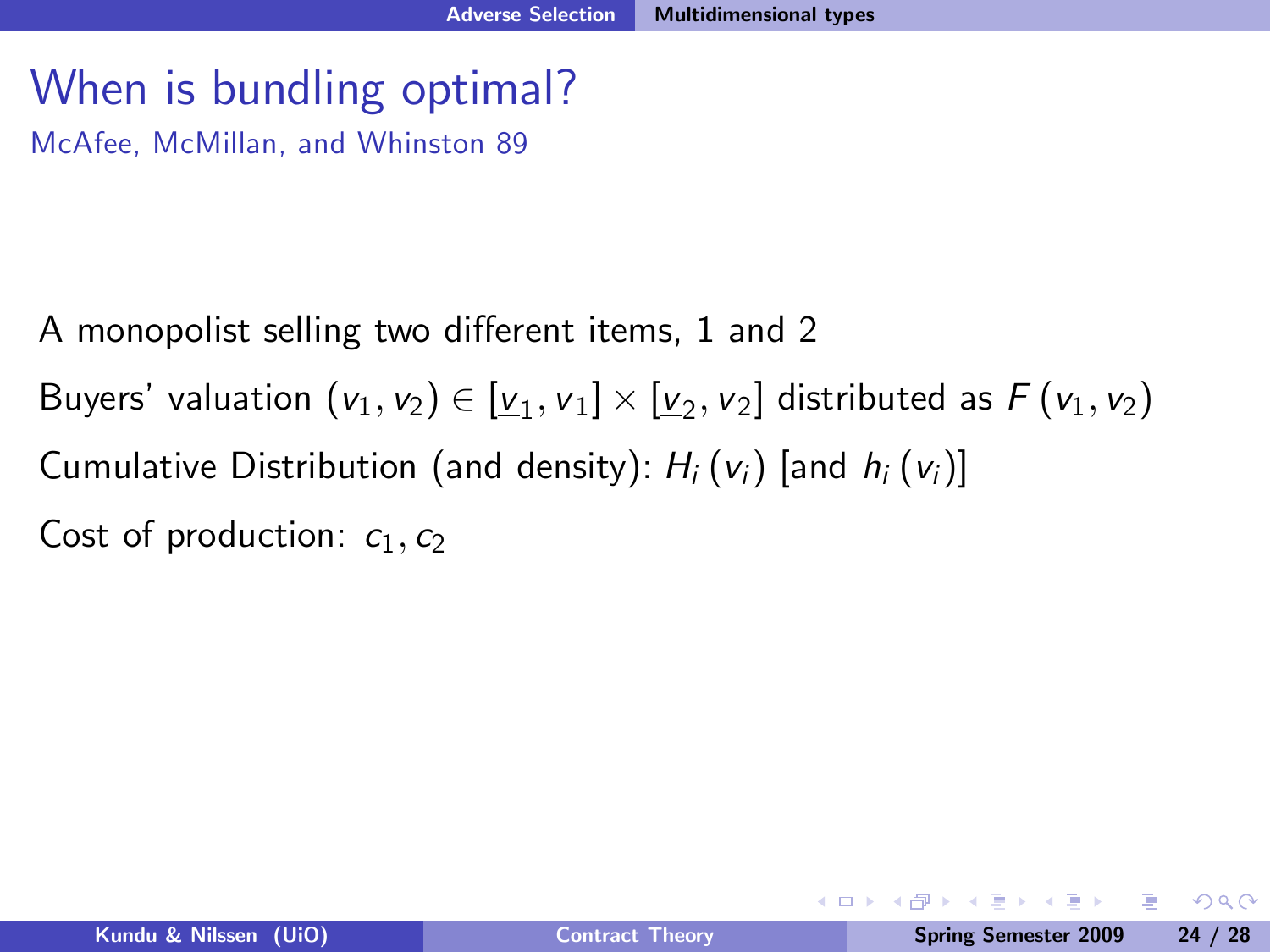## When is bundling optimal?

McAfee, McMillan, and Whinston 89

- A monopolist selling two different items, 1 and 2
- Buyers' valuation  $(v_1, v_2) \in [\underline{v}_1, \overline{v}_1] \times [\underline{v}_2, \overline{v}_2]$  distributed as  $F(v_1, v_2)$
- Cumulative Distribution (and density):  $H_i (v_i)$  [and  $h_i (v_i)$ ]
- Cost of production:  $c_1, c_2$
- As buyer can buy the goods separately, we have  $P_b < P_1 + P_2$

**←ロ ▶ ← ← 冊 ▶**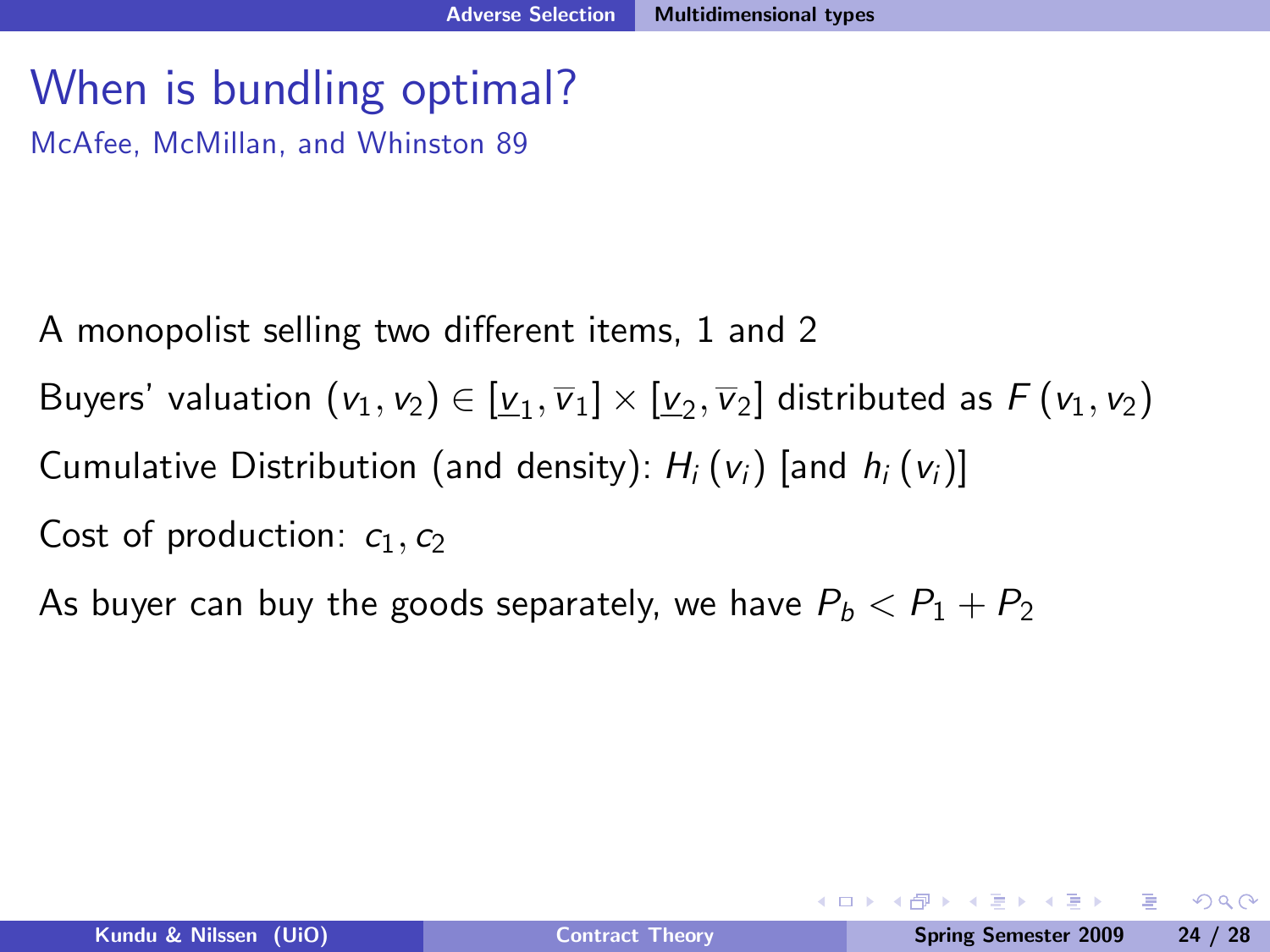## When is bundling optimal?

McAfee, McMillan, and Whinston 89

- A monopolist selling two different items, 1 and 2
- Buyers' valuation  $(v_1, v_2) \in [\underline{v}_1, \overline{v}_1] \times [\underline{v}_2, \overline{v}_2]$  distributed as  $F(v_1, v_2)$
- Cumulative Distribution (and density):  $H_i\left(v_i\right)$  [and  $h_i\left(v_i\right)$ ]
- Cost of production:  $c_1, c_2$
- As buyer can buy the goods separately, we have  $P_b < P_1 + P_2$
- Let  $P_1^*$  and  $P_2^*$  be the monopoly prices.

KED KAP KED KED E LOQO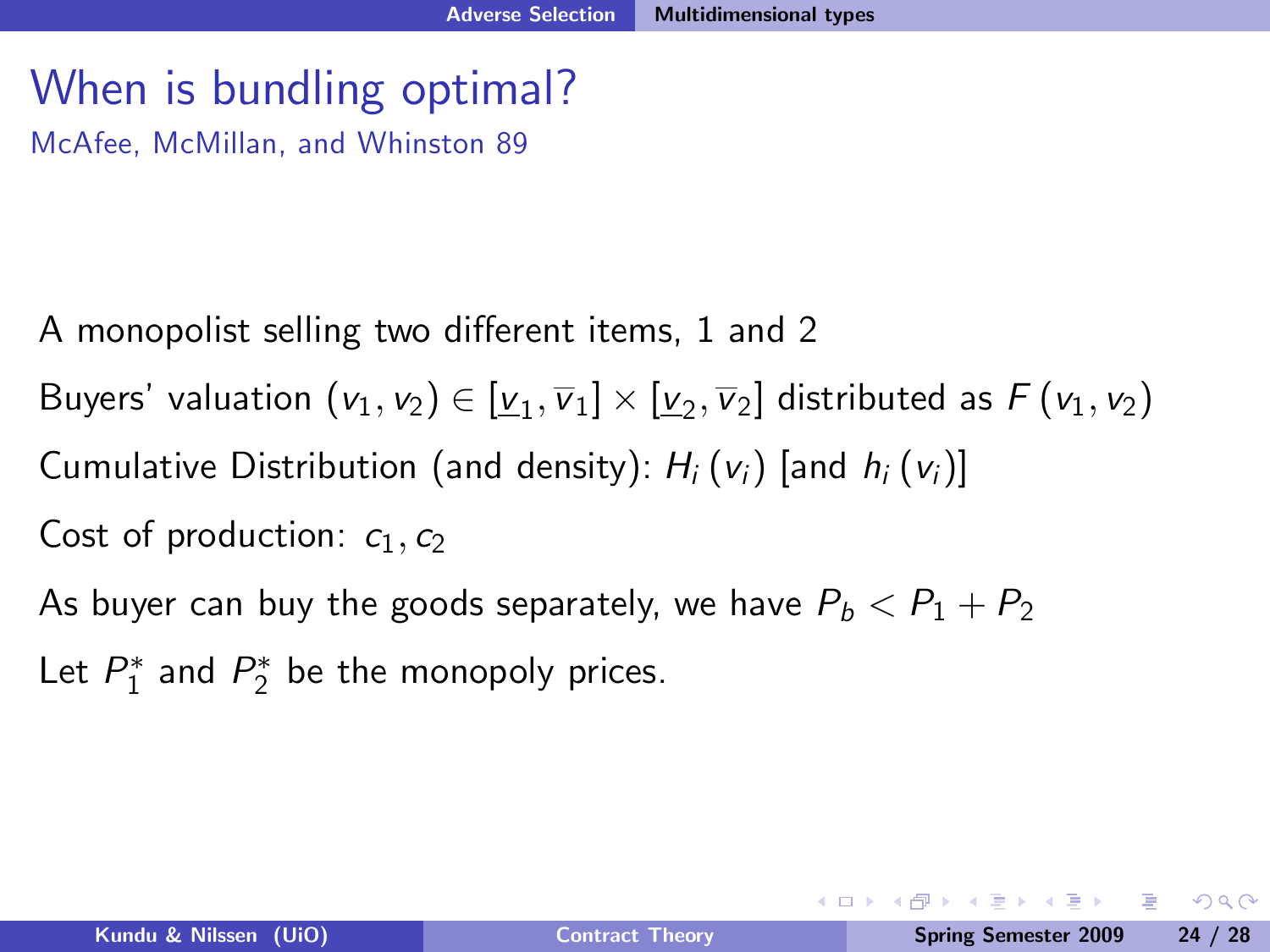## Consider an alternate offer:  $P_1 = P_1^*, P_2 = P_2^* + \varepsilon, P_b = P_1^* + P_2^*$

K ロ ▶ K 個 ▶ K 글 ▶ K 글 ▶ │ 글 │ K 9 Q Q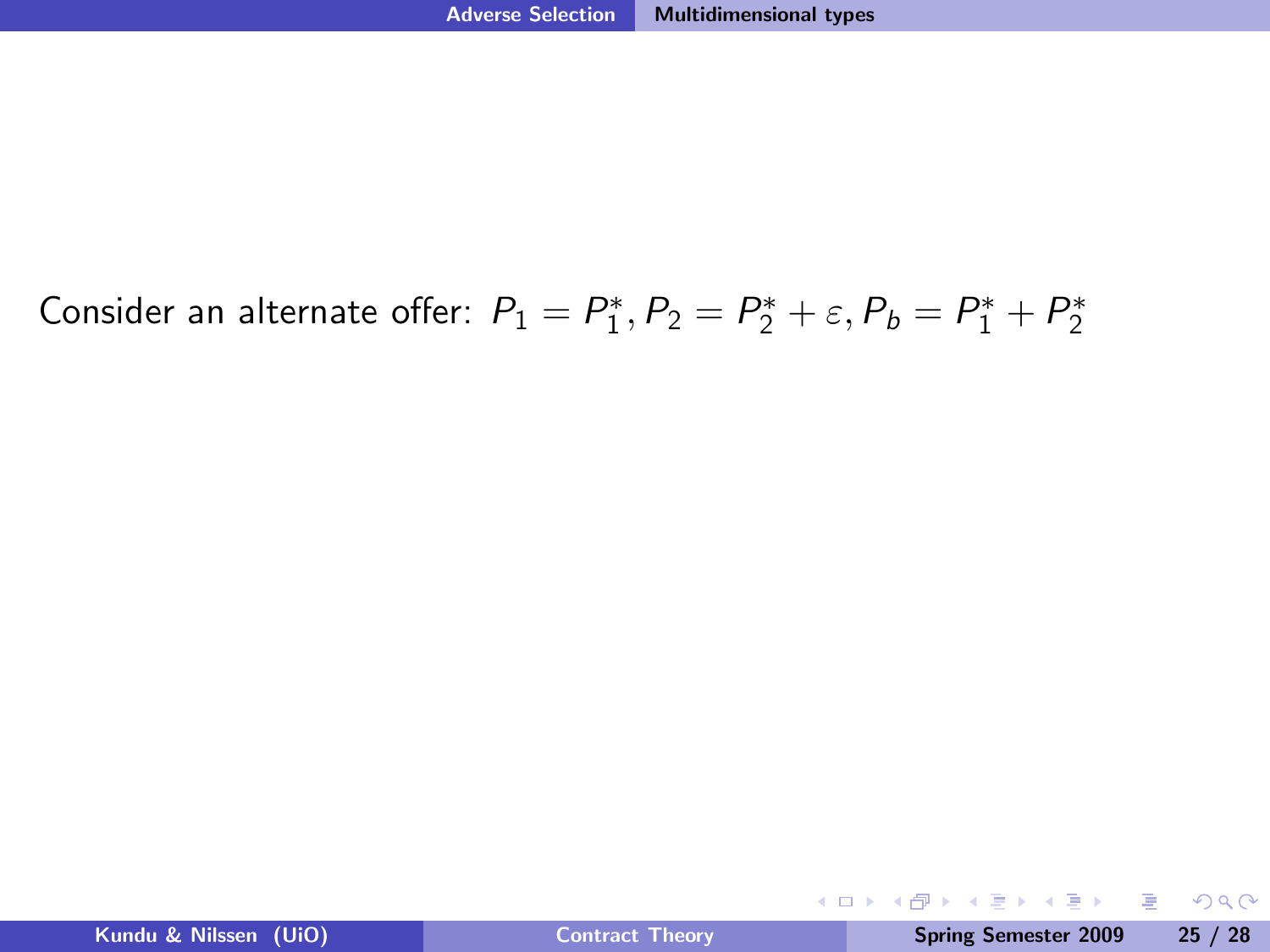Consider an alternate offer:  $P_1 = P_1^*, P_2 = P_2^* + \varepsilon, P_b = P_1^* + P_2^*$ Consuming 1 only:  $v_1 \ge P_1^*$  and  $v_2 \le P_2^*$ 

KED KAP KIED KIED IE VOQO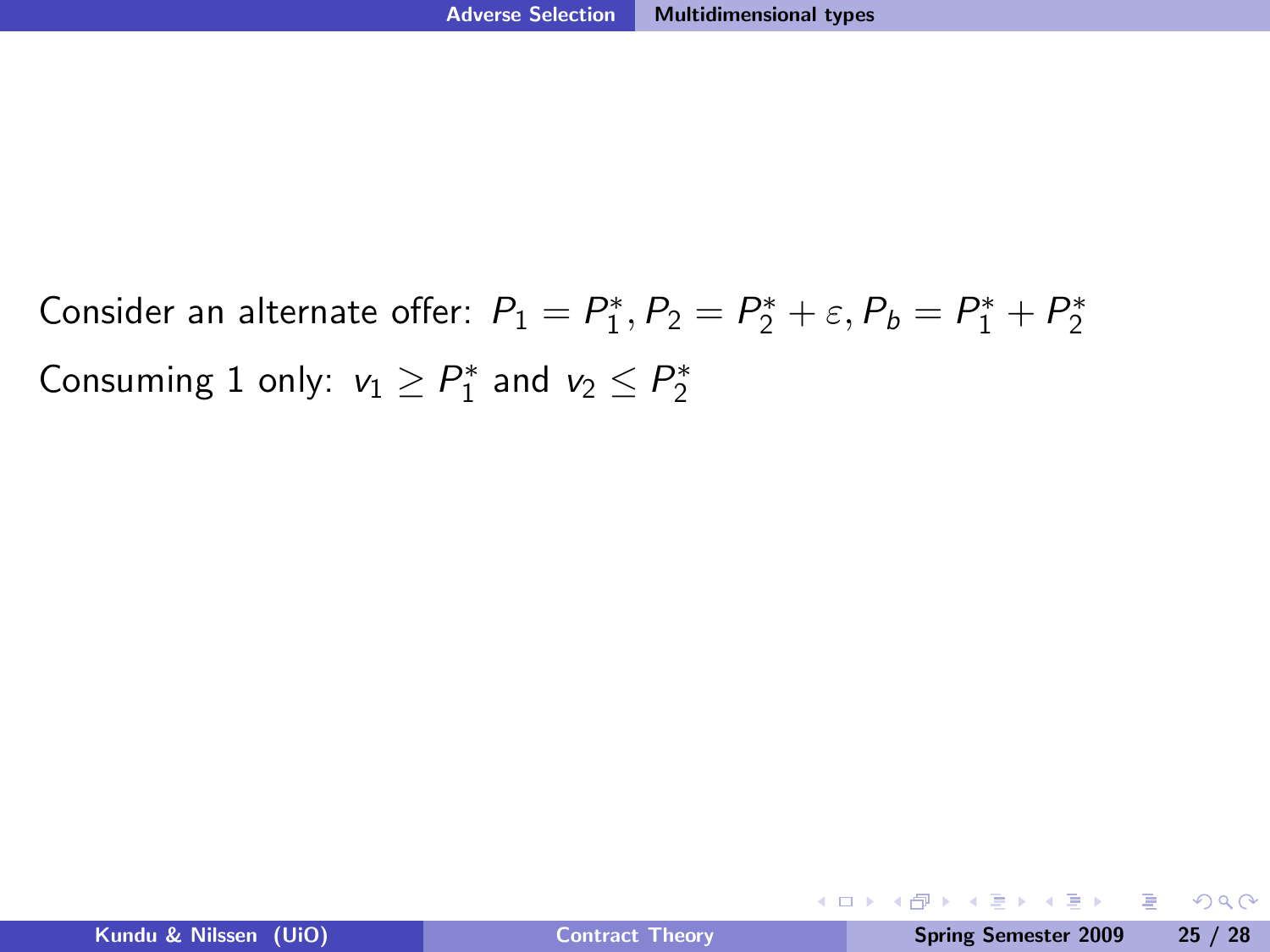Consider an alternate offer:  $P_1 = P_1^*, P_2 = P_2^* + \varepsilon, P_b = P_1^* + P_2^*$ Consuming 1 only:  $v_1 \ge P_1^*$  and  $v_2 \le P_2^*$ Consuming 2 only:  $v_2 \ge P_2^* + \varepsilon$  and  $v_1 \le P_1^* - \varepsilon$ 

KED KAP KIED KIED IE VOQO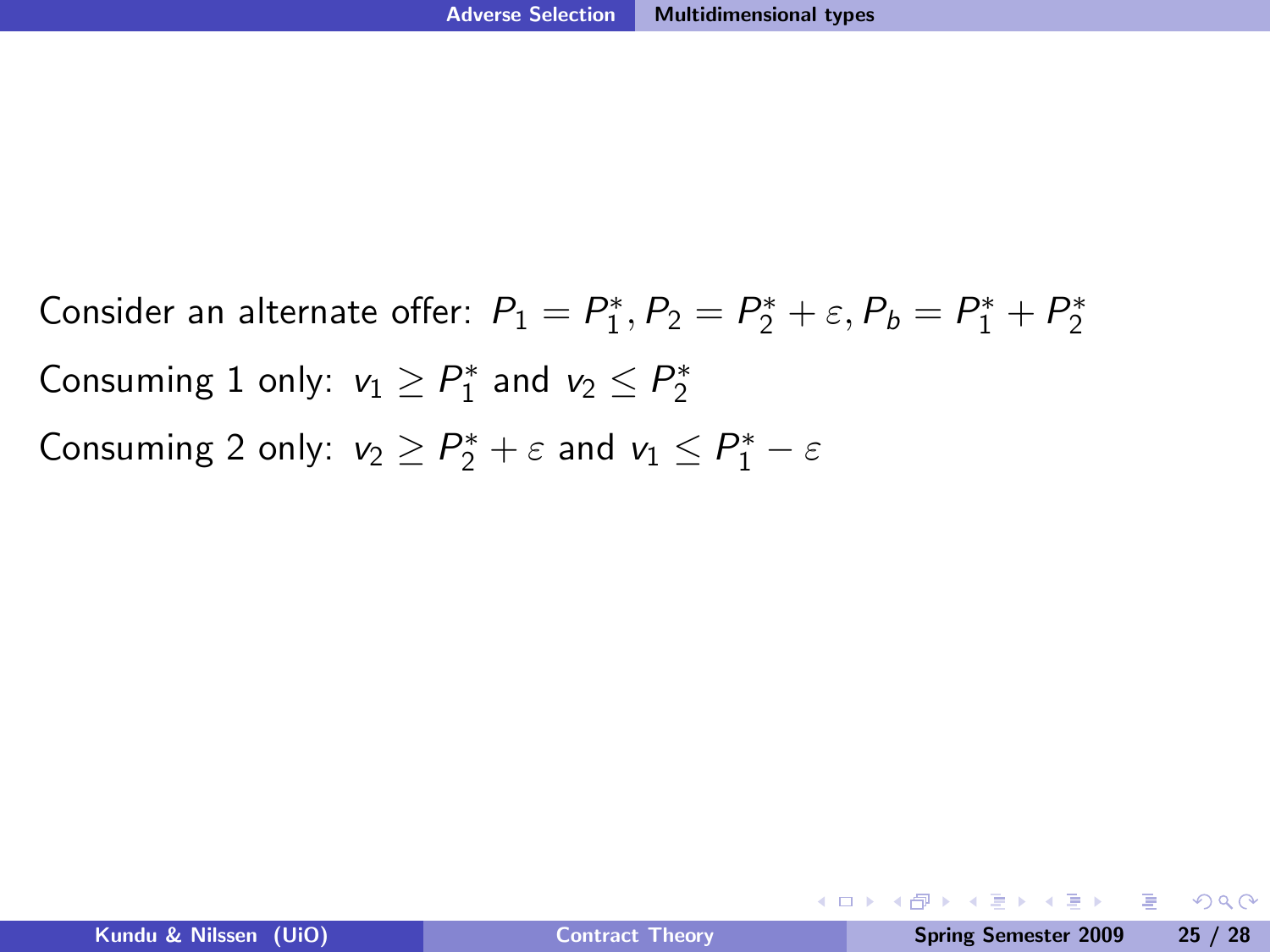Consider an alternate offer:  $P_1 = P_1^*, P_2 = P_2^* + \varepsilon, P_b = P_1^* + P_2^*$ Consuming 1 only:  $v_1 \ge P_1^*$  and  $v_2 \le P_2^*$ Consuming 2 only:  $v_2 \ge P_2^* + \varepsilon$  and  $v_1 \le P_1^* - \varepsilon$ Consuming the bundle:  $v_1 + v_2 \ge P_1^* + P_2^*, v_2 \ge P_2^*$  and  $v_1 \ge P_1^* - \varepsilon$ 

KED KAP KIED KIED IE VOQO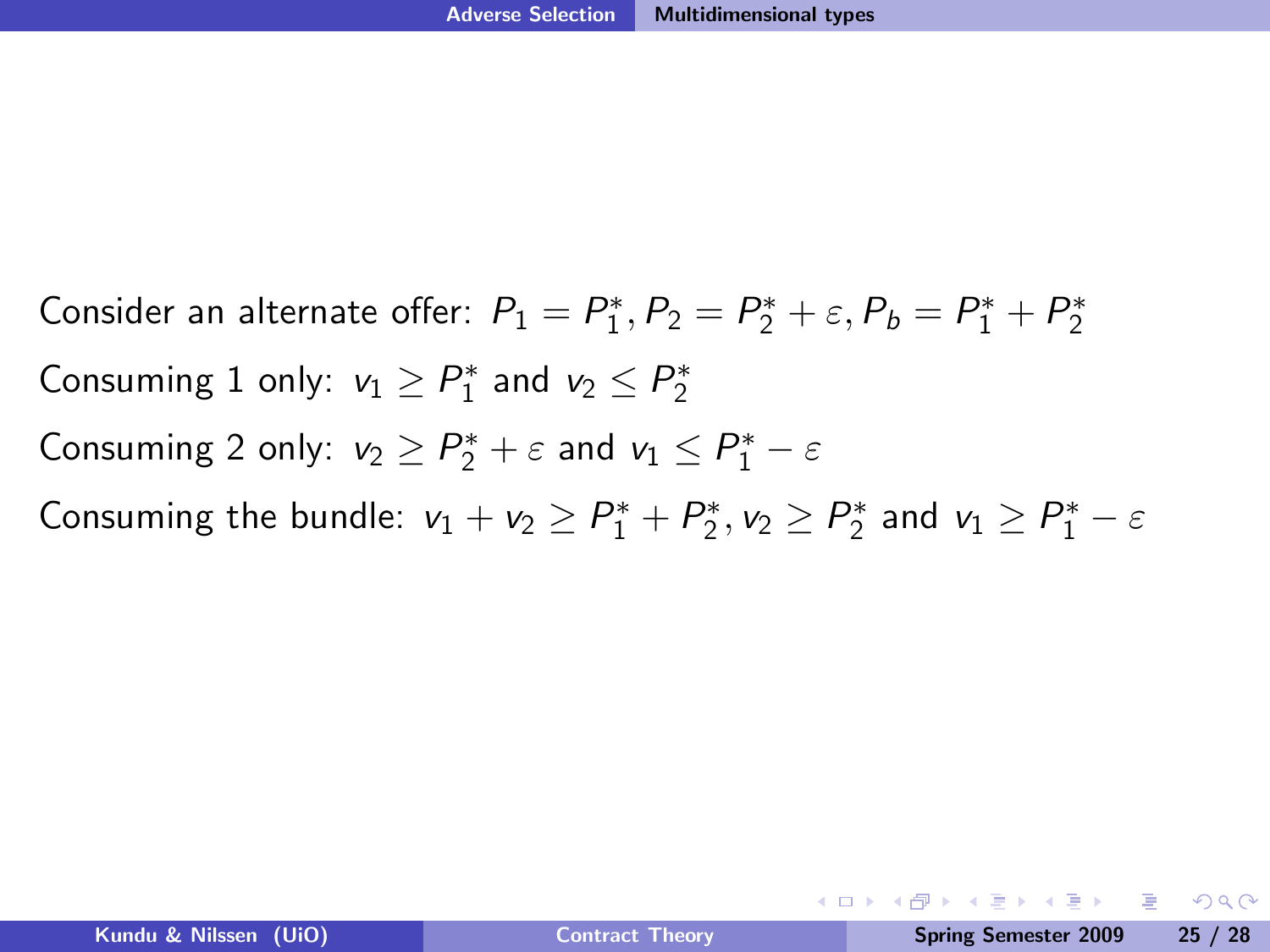

**← ロ → ← イ 円** 

× × ∍  $\mathbf{p}$   $299$ 

目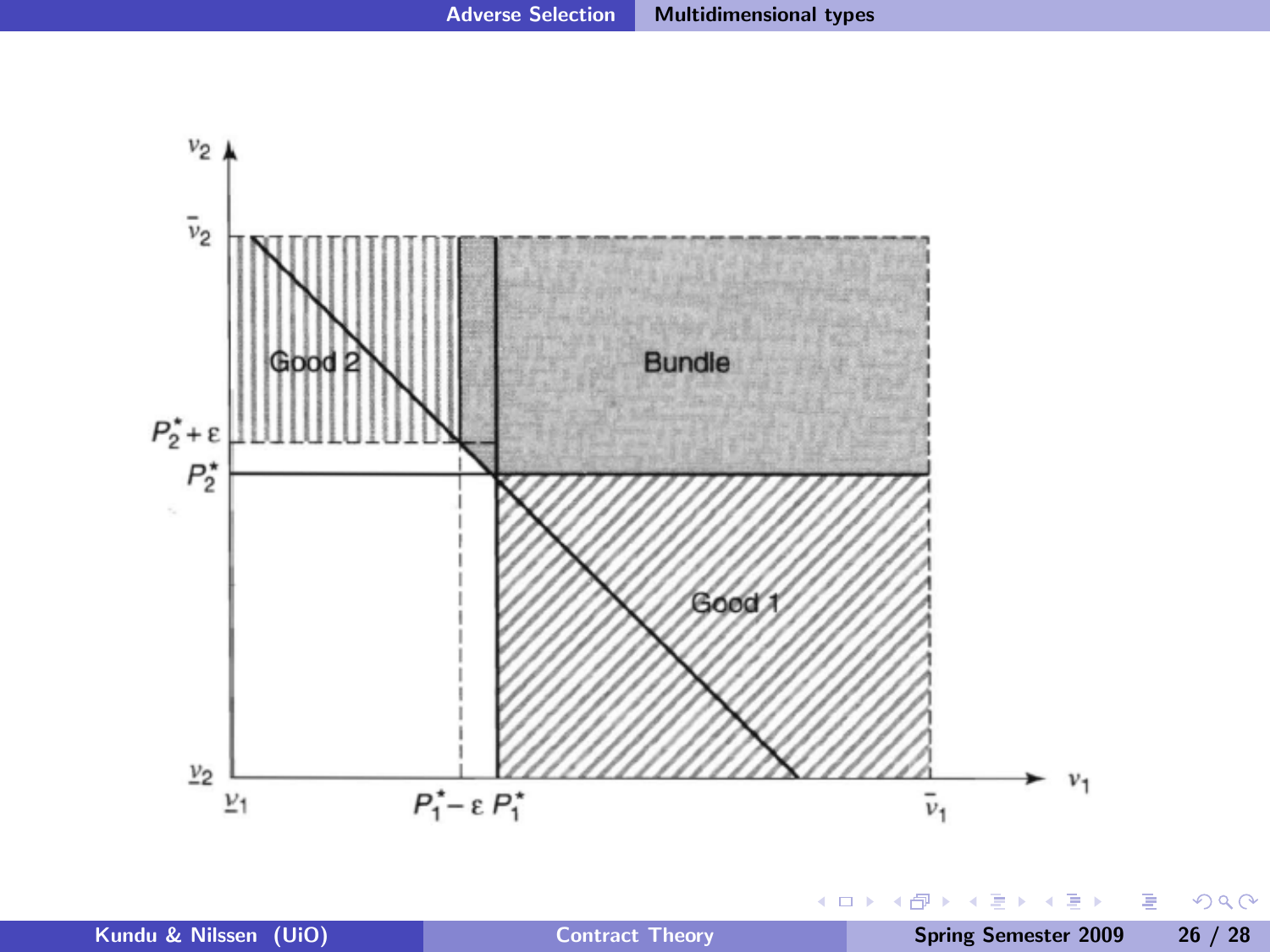#### Local incentive

Find whether the seller has incentive to increase  $P_2$  from  $P_2^\ast$ 

$$
\pi(\varepsilon) = (P_2^* + \varepsilon - c_2) \int_{v_1}^{P_1^* - \varepsilon} \left[ \int_{P_2^* + \varepsilon}^{\overline{v}_2} f(v_1, v_2) dv_2 \right] dv_1 + (P_1^* + P_2^* + c_1 - c_2) \int_{P_1^* - \varepsilon}^{P_1^*} \left[ \int_{P_2^* + P_1^* - v_1}^{\overline{v}_2} f(v_1, v_2) dv_2 \right] dv_1
$$

If we assume valuations are drawn independently, then the first order condition can be written as

$$
H_1(P_1^*) \{ [1 - H_2(P_2^*)] - (P_2^* - c_2) h_2(P_2^*) \} + (P_1^* - c_1) [1 - H_2(P_2^*)] h_1(P_1^*), which is always positive
$$

If not independent, bundling is not always optimal.

Armstrong and Rochet 99 provides a rigorous global analysis.

 $\Omega$ 

**A BAY A BA**